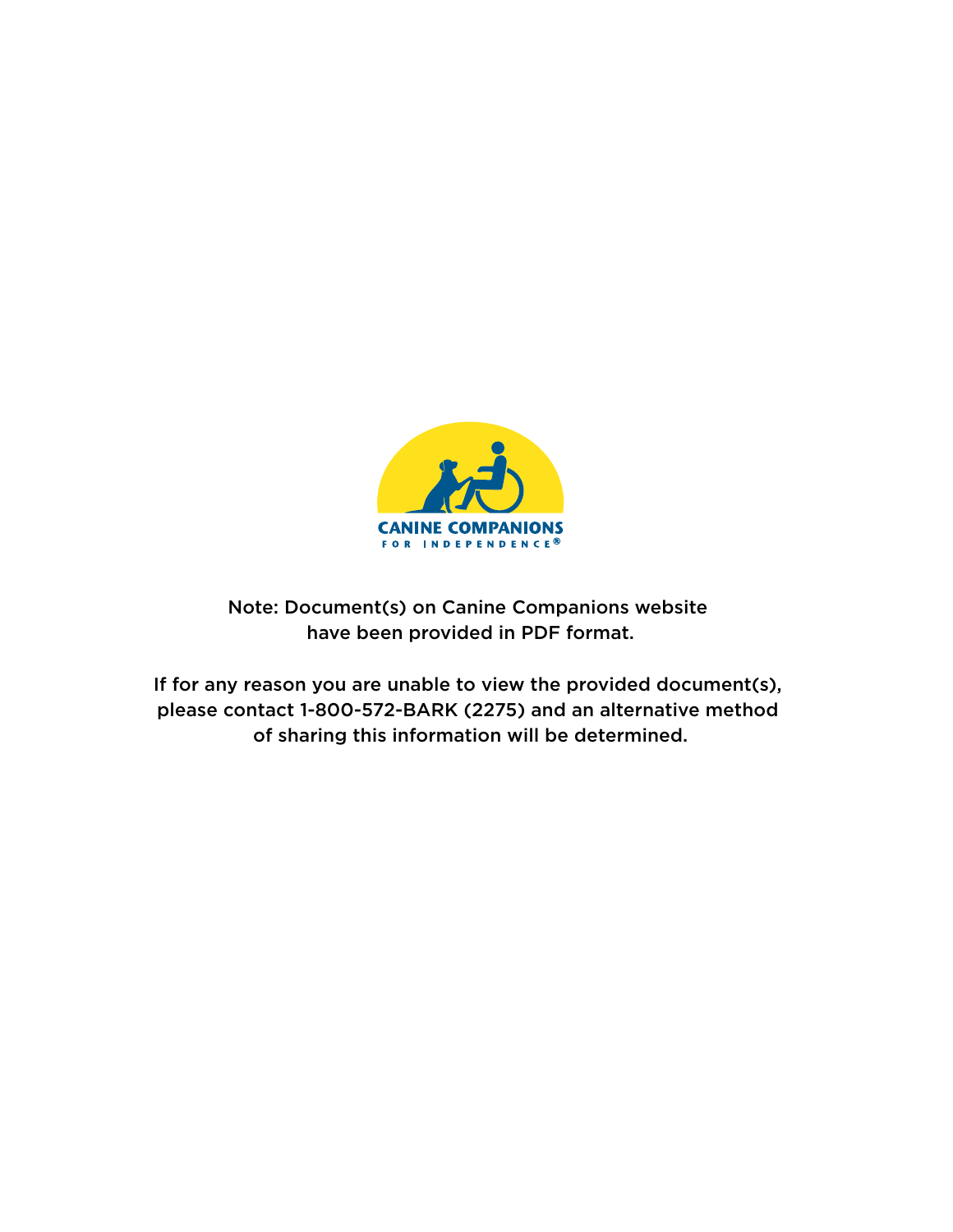# CANINE COMPANIONS FOR INDEPENDENCE, INC.

DECEMBER 31, 2019

INDEPENDENT AUDITORS' REPORT

AND

FINANCIAL STATEMENTS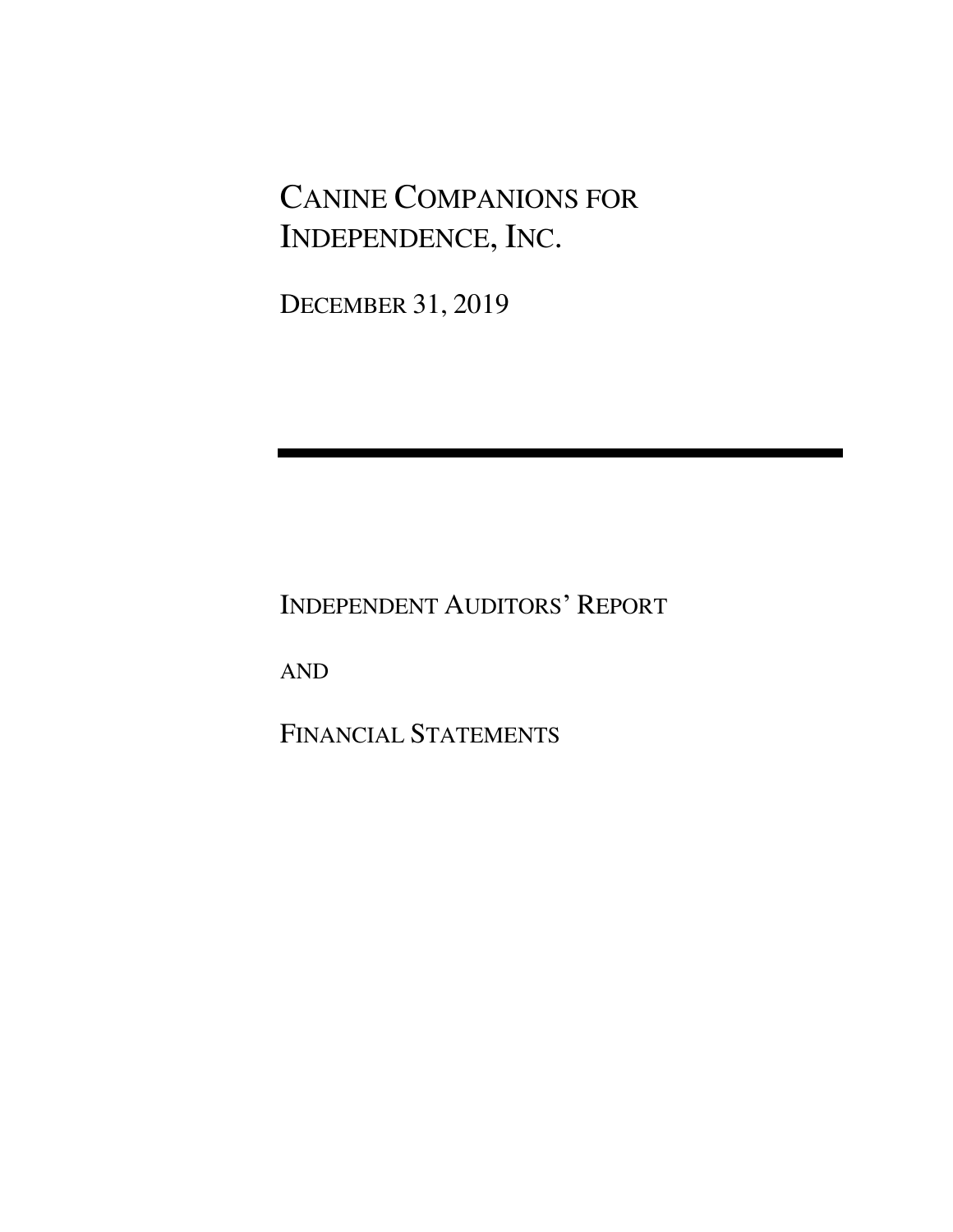# **Independent Auditors' Report and Financial Statements**

| <b>Independent Auditors' Report</b>               | $1 - 2$        |
|---------------------------------------------------|----------------|
| <b>Financial Statements</b>                       |                |
| <b>Statement of Financial Position</b>            | 3              |
| Statement of Activities and Changes in Net Assets | $\overline{4}$ |
| <b>Statement of Functional Expenses</b>           | 5              |
| <b>Statement of Cash Flows</b>                    | 6              |
| <b>Notes to Financial Statements</b>              | 7 - 27         |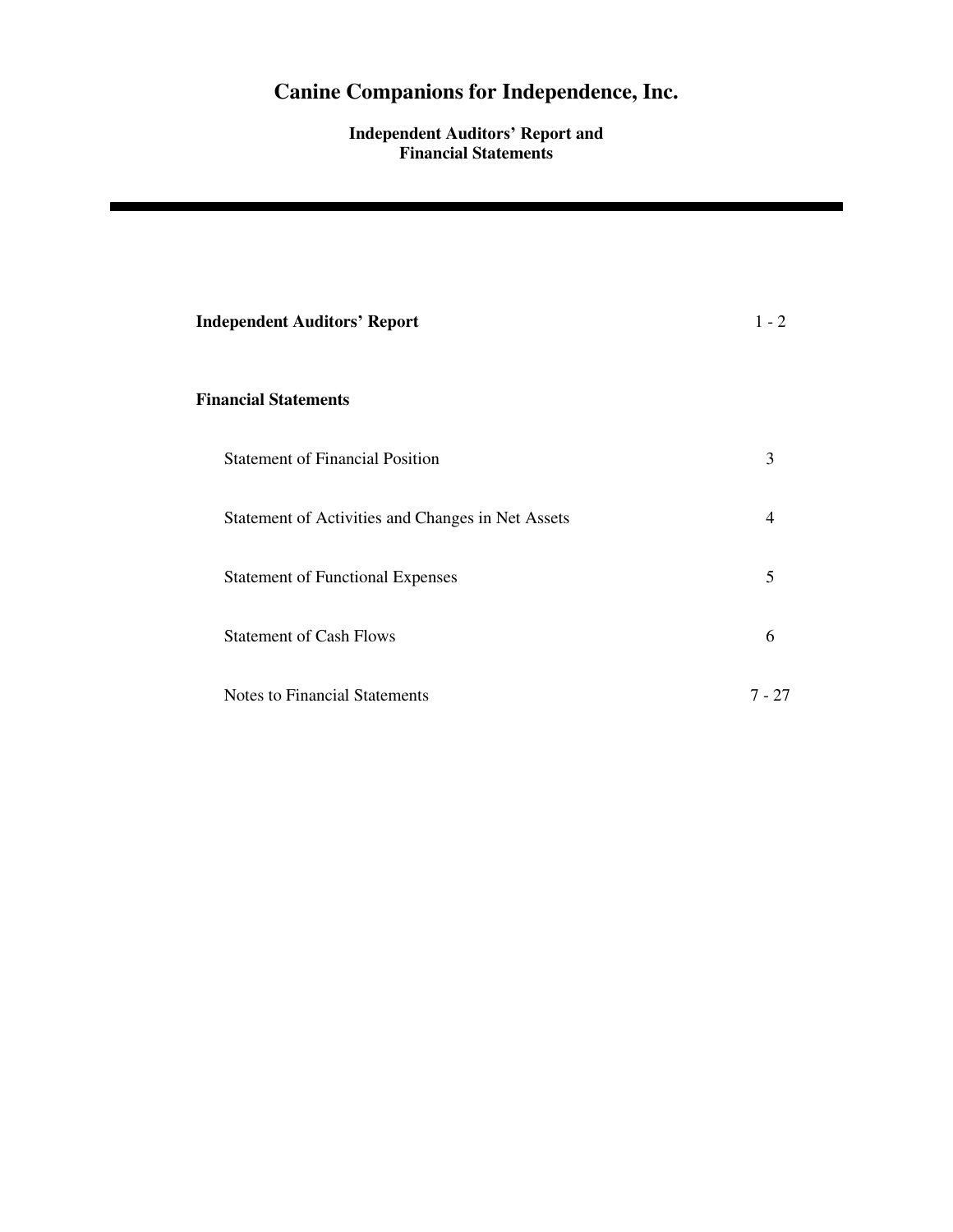

**A Century Strong** 

#### **Independent Auditors' Report**

THE BOARD OF DIRECTORS CANINE COMPANIONS FOR INDEPENDENCE, INC. Santa Rosa, California

#### **Report on the Financial Statements**

We have audited the accompanying financial statements of **CANINE COMPANIONS FOR INDEPENDENCE, INC. (Canine Companions)** which comprise the statement of financial position as of December 31, 2019, and the related statements of activities and changes in net assets, functional expenses, and cash flows for the year then ended and the related notes to the financial statements.

#### **Management's Responsibility for the Financial Statements**

Management is responsible for the preparation and fair representation of these financial statements in accordance with accounting principles generally accepted in the United States of America; this includes the design, implementation, and maintenance of internal control relevant to the preparation and fair representation of financial statements that are free from material misstatement, whether due to fraud or error.

#### **Auditors' Responsibility**

Our responsibility is to express an opinion on these financial statements based on our audit. We conducted our audit in accordance with auditing standards generally accepted in the United States of America. Those standards require that we plan and perform the audit to obtain reasonable assurance about whether the financial statements are free of material misstatement.

An audit involves performing procedures to obtain audit evidence about the amounts and disclosures in the financial statements. The procedures selected depend on the auditor's judgment, including the assessment of risks of material misstatement of the financial statements, whether due to fraud or error. In making those risk assessments, the auditor considers internal control relevant to Canine Companions' preparation and fair presentation of the financial statements in order to design audit procedures that are appropriate in the circumstances, but not for the purpose of expressing an opinion on the effectiveness of Canine Companions' internal control. Accordingly, we express no such opinion. An audit also includes evaluating the appropriateness of accounting policies used and the reasonableness of significant accounting estimates made by management, as well as evaluating the overall presentation of the financial statements.

We believe that the audit evidence we have obtained is sufficient and appropriate to provide a basis for our audit opinion.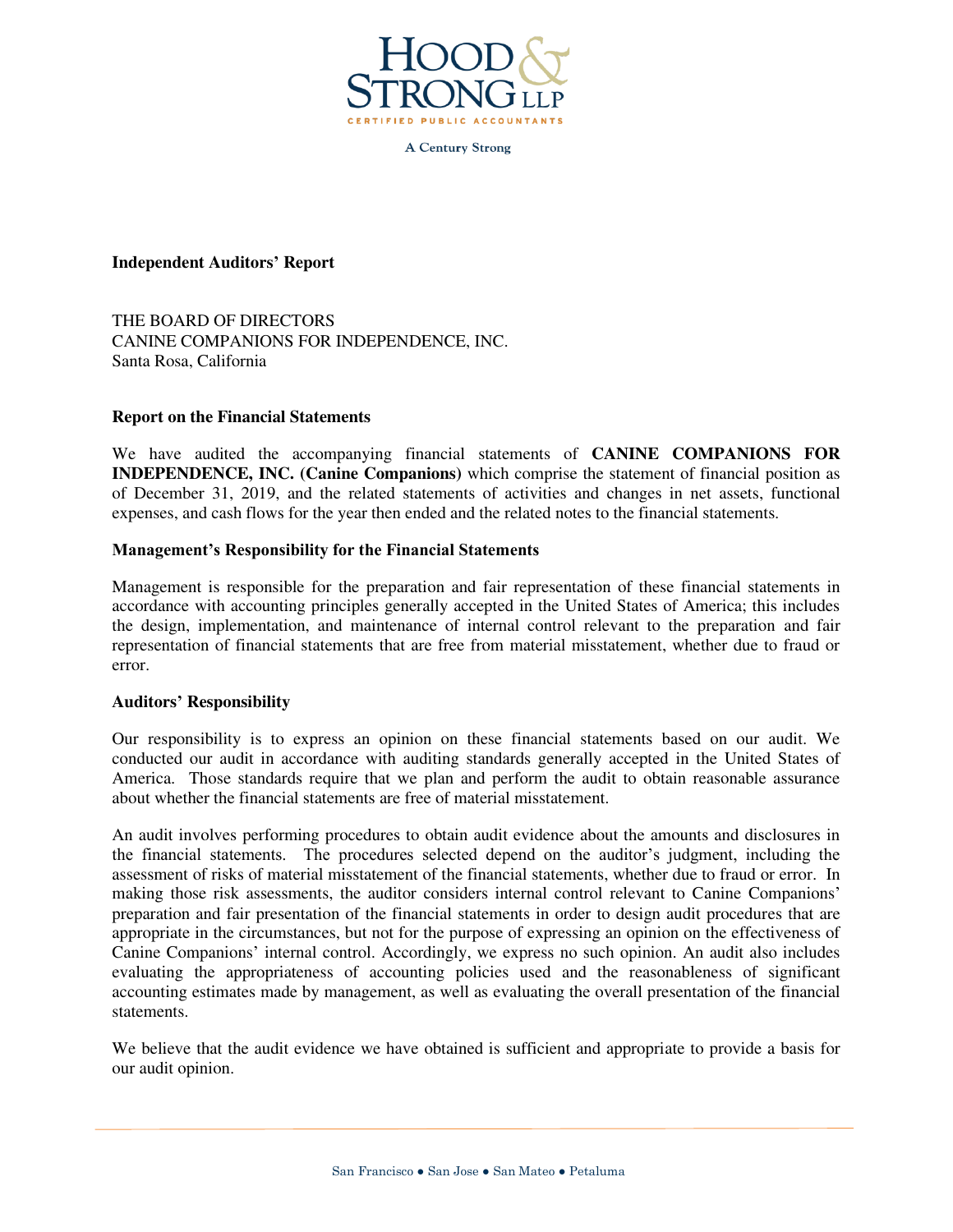#### **Opinion**

In our opinion, the financial statements referred to above present fairly, in all material respects, the financial position of Canine Companions for Independence, Inc. as of December 31, 2019 and the changes in its net assets and its cash flows for the year then ended in conformity with accounting principles generally accepted in the United States of America.

#### **Other Matter**

#### *Report on Summarized Comparative Information*

We have previously audited Canine Companions' December 31, 2018 financial statements, and we expressed an unmodified audit opinion on those audited financial statements in our audit report dated May 29, 2019. In our opinion, the summarized comparative information presented herein as of and for the year ended December 31, 2018 is consistent, in all material respects, with the audited financial statements from which it has been derived.

Hood & Strong LLP

San Francisco, California May 20, 2020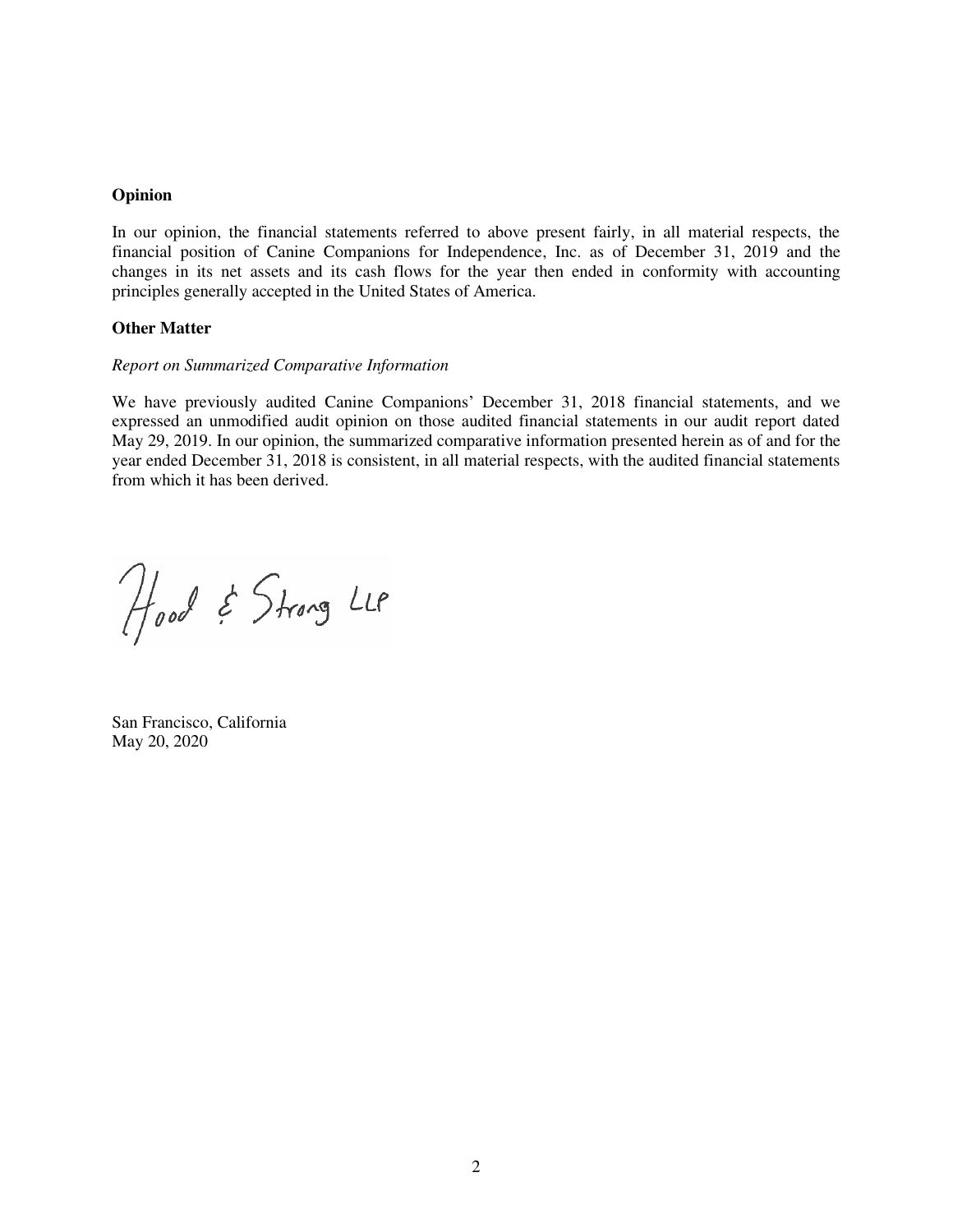# **Statement of Financial Position**

| December 31, 2019 (with comparative totals for 2018) | 2019             |               | 2018       |
|------------------------------------------------------|------------------|---------------|------------|
| <b>Assets</b>                                        |                  |               |            |
| Cash and cash equivalents                            | \$<br>19,384,844 | <sup>\$</sup> | 17,948,849 |
| Contributions receivable, net                        | 1,224,656        |               | 2,147,387  |
| Accounts receivable                                  | 800,205          |               | 623,456    |
| Bequests receivable                                  | 4,061,983        |               | 1,426,119  |
| Investments                                          | 40,592,790       |               | 35,404,611 |
| Property, equipment and improvements, net            | 33,593,003       |               | 23,202,888 |
| Other assets                                         | 3,715,152        |               | 3,033,996  |
|                                                      | \$103,372,633    | \$            | 83,787,306 |
| <b>Liabilities and Net Assets</b>                    |                  |               |            |
|                                                      |                  |               |            |
| <b>Liabilities:</b>                                  |                  |               |            |
| Accounts payable and accrued expenses                | \$<br>2,392,113  | \$            | 987,741    |
| Accrued payroll and related expenses                 | 1,540,925        |               | 1,337,810  |
| Gift annuities payable                               | 982,933          |               | 919,343    |
| Deferred compensation                                | 46,119           |               | 45,840     |
| <b>Total liabilities</b>                             | 4,962,090        |               | 3,290,734  |
| <b>Net Assets:</b>                                   |                  |               |            |
| Without donor restrictions:                          |                  |               |            |
| Property, equipment and improvements                 | 33,593,003       |               | 23,202,888 |
| Board designated                                     | 24,258,625       |               | 17,200,684 |
| Undesignated                                         | 12,963,487       |               | 16,996,555 |
| Total without donor restrictions                     | 70,815,115       |               | 57,400,127 |
| With donor restrictions                              | 27,595,428       |               | 23,096,445 |
| Total net assets                                     | 98,410,543       |               | 80,496,572 |
|                                                      | \$103,372,633    | \$            | 83,787,306 |

See accompanying notes to financial statements.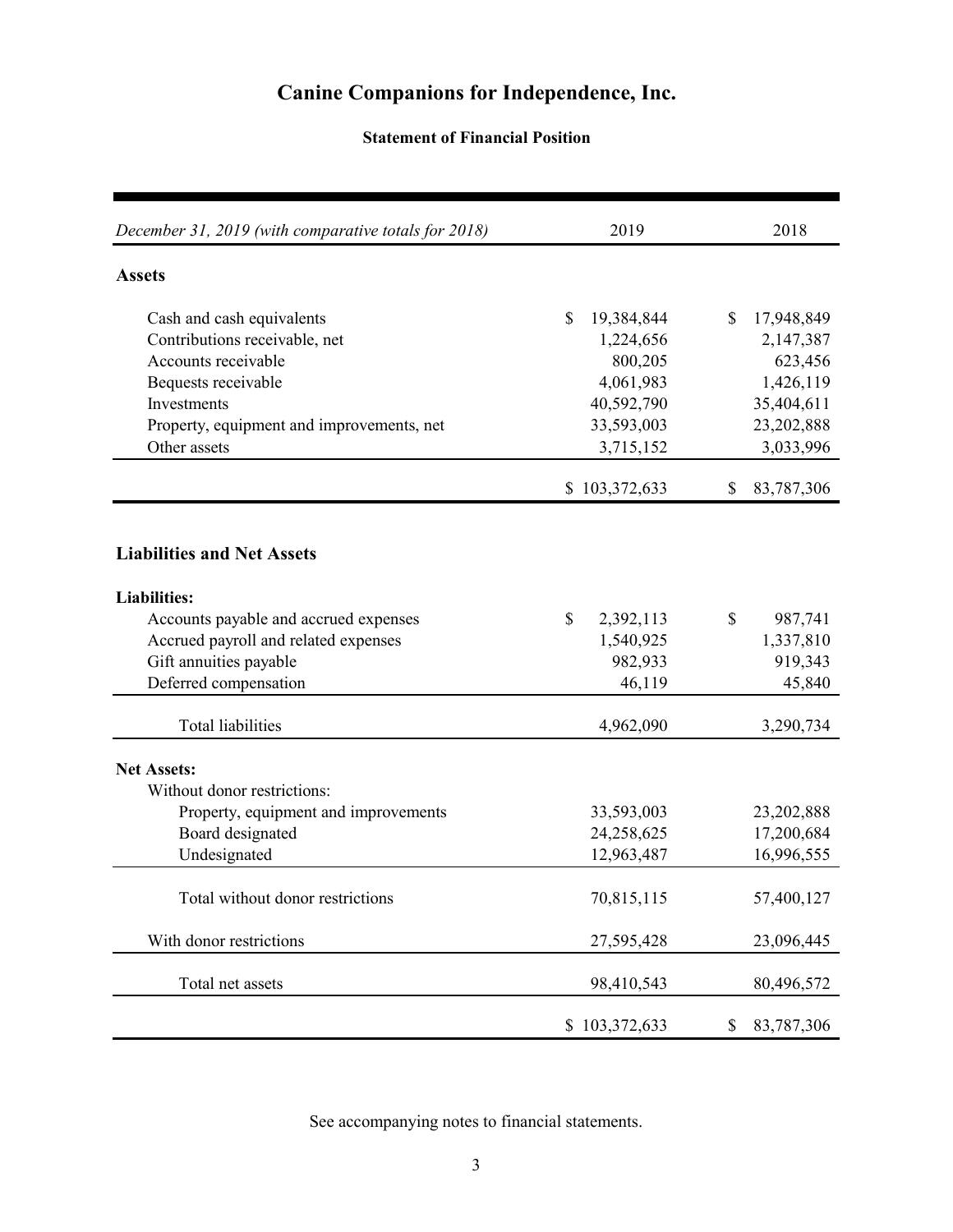# **Statement of Activities and Changes in Net Assets**

## *Year Ended December 31, 2019 (with comparative totals for 2018)*

|                                       |                        | 2019             |                  | 2018                     |
|---------------------------------------|------------------------|------------------|------------------|--------------------------|
|                                       | <b>Without Donor</b>   | With Donor       |                  |                          |
|                                       | Restrictions           | Restrictions     | Total            | Total                    |
| Support:                              |                        |                  |                  |                          |
| Contributions                         | \$<br>15,260,518       | \$<br>2,468,717  | 17,729,235<br>S. | 17,235,261<br>S.         |
| <b>Bequests</b>                       | 11,748,513             | 3,994,116        | 15,742,629       | 15,448,240               |
| Change in value of beneficial         |                        |                  |                  |                          |
| interests in trust assets             |                        | 253,293          | 253,293          | (84,100)                 |
| Net assets released from restrictions | 6,128,228              | (6,128,228)      |                  |                          |
| Total support                         | 33, 137, 259           | 587,898          | 33,725,157       | 32,599,401               |
| <b>Revenue:</b>                       |                        |                  |                  |                          |
| Special events (net of direct         |                        |                  |                  |                          |
| expenses of \$985,122 for 2019)       | 3,753,543              |                  | 3,753,543        | 2,993,143                |
| Program service revenue               |                        |                  | 1,747,611        |                          |
| Net investment income (loss)          | 1,747,611<br>4,117,087 | 910,039          | 5,027,126        | 2,579,446<br>(1,341,905) |
| Other income (loss)                   |                        |                  | 147,982          |                          |
|                                       | 147,982                |                  |                  | (295,316)                |
| Total revenue                         | 9,766,223              | 910.039          | 10,676,262       | 3,935,368                |
| Total support and revenue             | 42,903,482             | 1,497,937        | 44,401,419       | 36,534,769               |
| <b>Expenses:</b>                      |                        |                  |                  |                          |
| Program services:                     |                        |                  |                  |                          |
| Breeding and puppy raising            | 3,271,111              |                  | 3,271,111        | 3,723,635                |
| Training and follow-up                | 11,082,761             |                  | 11,082,761       | 10,943,304               |
| Public information                    | 4,061,338              |                  | 4,061,338        | 3,274,644                |
| Veterinary                            |                        |                  | 2,644,891        |                          |
|                                       | 2,644,891              |                  |                  | 2,173,764                |
| Total program services                | 21,060,101             |                  | 21,060,101       | 20,115,347               |
| Support services:                     |                        |                  |                  |                          |
| Fund development                      | 4,476,754              |                  | 4,476,754        | 4,811,040                |
| General administration                | 3,951,639              |                  | 3,951,639        | 2,634,440                |
|                                       |                        |                  |                  |                          |
| Total support services                | 8,428,393              |                  | 8,428,393        | 7,445,480                |
| Total expenses                        | 29,488,494             |                  | 29,488,494       | 27,560,827               |
| <b>Change in Net Assets Before</b>    |                        |                  |                  |                          |
| <b>Other Changes</b>                  | 13,414,988             | 1,497,937        | 14,912,925       | 8,973,942                |
|                                       |                        |                  |                  |                          |
| <b>Other Changes in Net Assets</b>    |                        |                  |                  |                          |
| Capital campaign contributions        |                        | 3,001,046        | 3,001,046        | 3,390,580                |
| <b>Change in Net Assets</b>           | 13,414,988             | 4,498,983        | 17,913,971       | 12,364,522               |
| Net Assets, beginning of year         | 57,400,127             | 23,096,445       | 80,496,572       | 68,132,050               |
| Net Assets, end of year               |                        |                  |                  |                          |
|                                       | \$<br>70,815,115       | \$<br>27,595,428 | S<br>98,410,543  | \$<br>80,496,572         |

See accompanying notes to financial statements.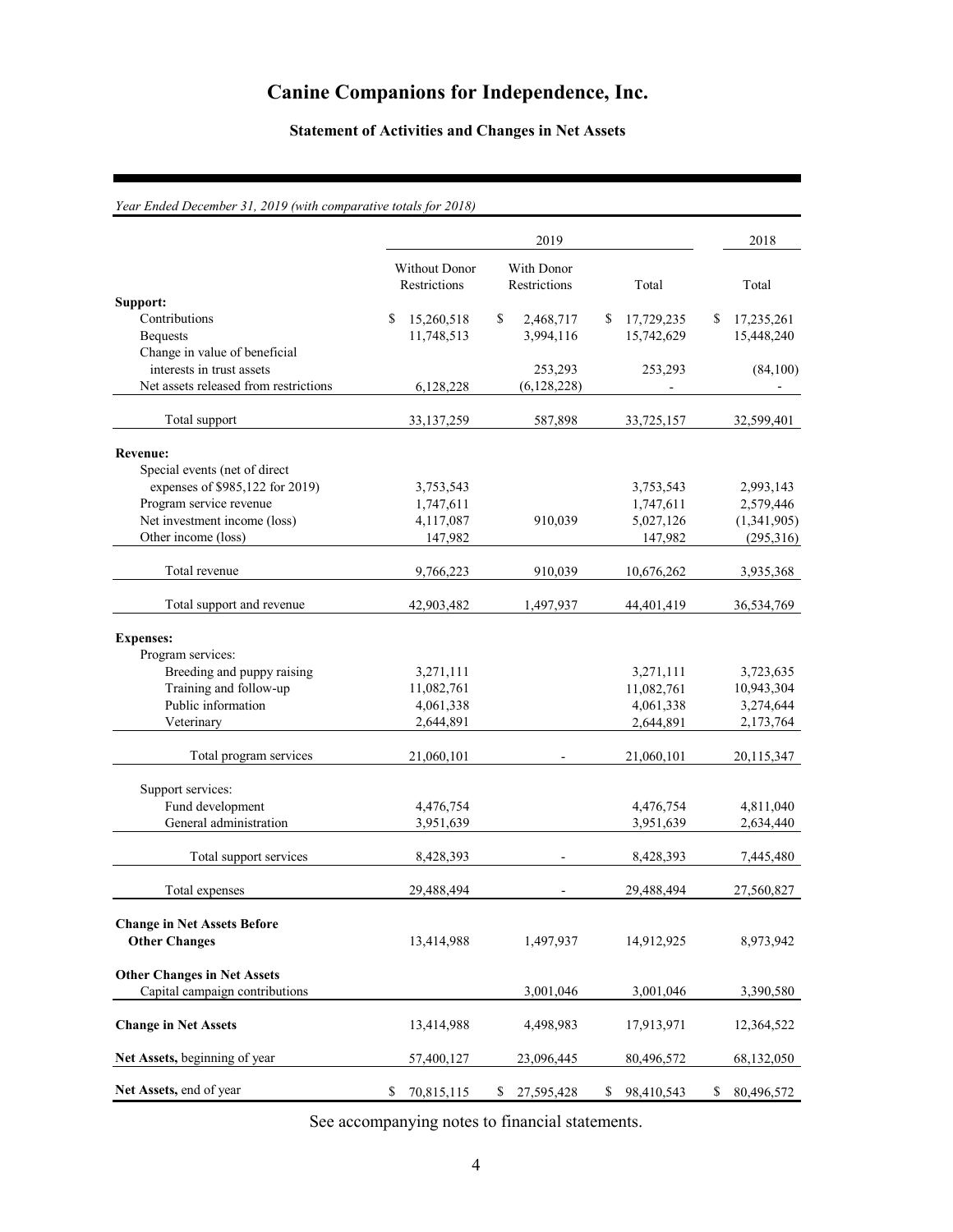## **Statement of Functional Expenses**

#### *Year Ended December 31, 2019 (with comparative totals for 2018)*

|                                                                                      |                                      |    |                           |             |                       |               |            | 2019          |            |               |                         |    |                           |    |            |              | 2018       |
|--------------------------------------------------------------------------------------|--------------------------------------|----|---------------------------|-------------|-----------------------|---------------|------------|---------------|------------|---------------|-------------------------|----|---------------------------|----|------------|--------------|------------|
|                                                                                      |                                      |    | Program Services          |             |                       |               |            |               |            |               | <b>Support Services</b> |    |                           |    |            |              |            |
|                                                                                      | Breeding and<br><b>Puppy Raising</b> |    | Training and<br>Follow-up |             | Public<br>Information |               | Veterinary |               | Subtotal   |               | Fund<br>Development     |    | General<br>Administration |    | Total      |              | Total      |
| Salaries                                                                             | \$<br>1,651,397                      | S. | 6,007,599                 | $\mathbf S$ | 1,951,847             | <sup>\$</sup> | 792,297    | <sup>\$</sup> | 10,403,140 | <sup>\$</sup> | 2,633,896               | S. | 2,179,717                 | S  | 15,216,753 | \$           | 13,741,539 |
| Payroll taxes                                                                        | 135,195                              |    | 487,647                   |             | 153,191               |               | 64,787     |               | 840,820    |               | 206,616                 |    | 146,492                   |    | 1,193,928  |              | 1,076,245  |
| Employee benefits                                                                    | 250,248                              |    | 926,211                   |             | 299,084               |               | 119,731    |               | 1,595,274  |               | 403,219                 |    | 316,527                   |    | 2,315,020  |              | 1,905,771  |
| Pension plan contributions                                                           | 69,639                               |    | 275,454                   |             | 85,366                |               | 31,162     |               | 461,621    |               | 117,433                 |    | 81,512                    |    | 660,566    |              | 639,726    |
| Workers compensation insurance                                                       | 19,786                               |    | 80,018                    |             | 24,472                |               | 8,555      |               | 132,831    |               | 33,775                  |    | 22,539                    |    | 189,145    |              | 274,817    |
| Rent                                                                                 | 55,975                               |    | 122,143                   |             | 15,307                |               | 14,504     |               | 207,929    |               | 31,951                  |    | 49,047                    |    | 288,927    |              | 260,985    |
| Building maintenance                                                                 | 85,497                               |    | 470,395                   |             | 69,121                |               | 44,495     |               | 669,508    |               | 80,404                  |    | 82,387                    |    | 832,299    |              | 783,347    |
| Utilities                                                                            | 68,509                               |    | 297,022                   |             | 51,394                |               | 28,594     |               | 445,519    |               | 63,168                  |    | 47,652                    |    | 556,339    |              | 576,824    |
| Equipment rental and maintenance                                                     | 35,207                               |    | 163,164                   |             | 32,703                |               | 53,335     |               | 284,409    |               | 32,910                  |    | 21,526                    |    | 338,845    |              | 406,260    |
| Insurance                                                                            | 21,704                               |    | 180,286                   |             | 28,993                |               | 5,912      |               | 236,895    |               | 33,531                  |    | 5,054                     |    | 275,480    |              | 276,378    |
| Program and office supplies                                                          | 175,161                              |    | 449,903                   |             | 203,644               |               | 404,510    |               | 1,233,218  |               | 28,812                  |    | 16,651                    |    | 1,278,681  |              | 1,116,722  |
| Dues and subscriptions                                                               | 2,305                                |    | 2,184                     |             | 57,050                |               | 5,128      |               | 66,667     |               | 25,511                  |    | 19,944                    |    | 112,122    |              | 63,549     |
| Travel, conventions and meetings                                                     | 63,549                               |    | 246,100                   |             | 237,083               |               | 26,812     |               | 573,544    |               | 211,318                 |    | 118,410                   |    | 903,272    |              | 941,237    |
| Professional services                                                                | 173,195                              |    | 133,011                   |             | 161,644               |               | 931,255    |               | 1,399,105  |               | 107,142                 |    | 614,437                   |    | 2,120,684  |              | 2,413,779  |
| Advertising and marketing                                                            |                                      |    |                           |             | 39,225                |               |            |               | 39,225     |               | 6,313                   |    | 5,177                     |    | 50,715     |              | 58,108     |
| Telephone (data and voice communication)                                             | 79,513                               |    | 325,245                   |             | 68,327                |               | 29,197     |               | 502,282    |               | 82,555                  |    | 41,983                    |    | 626,820    |              | 421,439    |
| Postage and freight                                                                  | 208,255                              |    | 60,358                    |             | 103,006               |               | 3,344      |               | 374,963    |               | 16,637                  |    | 5,596                     |    | 397,196    |              | 524,808    |
| Printing and publications                                                            | 1,168                                |    | 1,706                     |             | 321,325               |               |            |               | 324,199    |               | 16,206                  |    | 553                       |    | 340,958    |              | 260,023    |
| Allowance for uncollectible pledges                                                  |                                      |    |                           |             |                       |               |            |               |            |               |                         |    |                           |    |            |              | 87,556     |
| Taxes, licenses, and other expenses                                                  | 4,456                                |    | 18,457                    |             | 3,987                 |               | 6,310      |               | 33,210     |               | 165,949                 |    | 44,859                    |    | 244,018    |              | 280,579    |
|                                                                                      |                                      |    |                           |             |                       |               |            |               |            |               |                         |    |                           |    |            |              |            |
| Total expenses before                                                                |                                      |    |                           |             |                       |               |            |               |            |               |                         |    |                           |    |            |              |            |
| depreciation and amortization                                                        | 3,100,759                            |    | 10,246,903                |             | 3,906,769             |               | 2,569,928  |               | 19,824,359 |               | 4,297,346               |    | 3,820,063                 |    | 27,941,768 |              | 26,109,692 |
| Depreciation and amortization                                                        | 170,352                              |    | 835,858                   |             | 154,569               |               | 74,963     |               | 1,235,742  |               | 179,408                 |    | 131,576                   |    | 1,546,726  |              | 1,451,135  |
| Expenses as shown on the Statement of<br><b>Activities and Changes in Net Assets</b> | 3,271,111                            |    | 11,082,761                |             | 4,061,338             |               | 2,644,891  |               | 21,060,101 |               | 4,476,754               |    | 3,951,639                 |    | 29,488,494 |              | 27,560,827 |
| <b>Other Expenses:</b><br>Fundraising event expenses                                 |                                      |    |                           |             |                       |               |            |               |            |               | 985,122                 |    |                           |    | 985,122    |              | 837,554    |
| Total expenses                                                                       | \$<br>3,271,111                      | S. | 11.082.761                | S           | 4.061.338             | <sup>\$</sup> | 2.644.891  | <sup>S</sup>  | 21,060,101 | S.            | 5,461,876               | S  | 3,951,639                 | S. | 30,473,616 | <sup>S</sup> | 28,398,381 |

See accompanying notes to financial statements.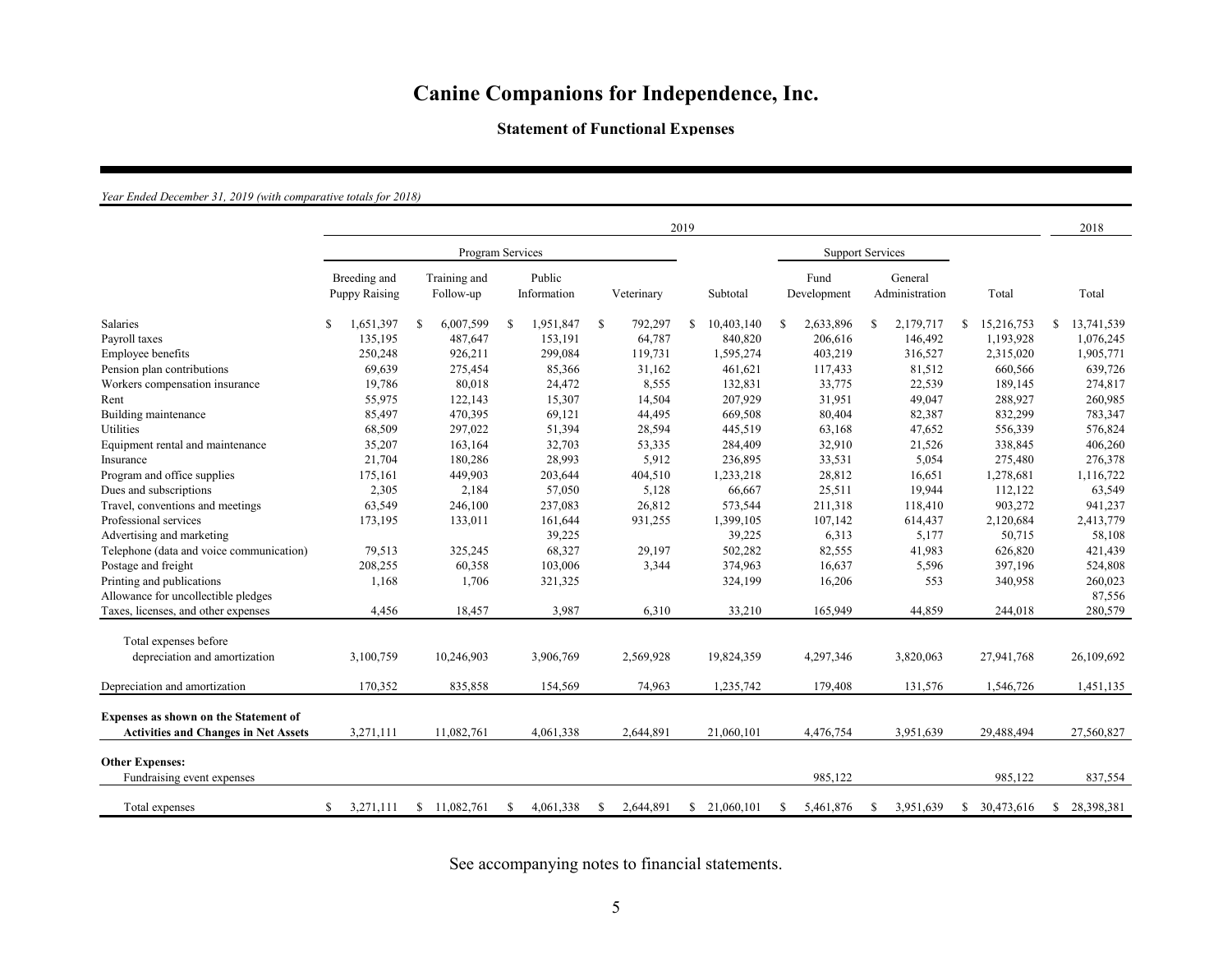# **Statement of Cash Flows**

| Year Ended December 31, 2019 (with comparative totals for 2018)                   | 2019             | 2018             |
|-----------------------------------------------------------------------------------|------------------|------------------|
| <b>Cash Flows from Operating Activities:</b>                                      |                  |                  |
| Change in net assets                                                              | \$<br>17,913,971 | \$<br>12,364,522 |
| Adjustments to reconcile change in net assets                                     |                  |                  |
| to net cash provided by operating activities:                                     |                  |                  |
| Depreciation and amortization                                                     | 1,546,726        | 1,451,135        |
| Contributions - capital campaign                                                  | (3,001,046)      | (3,390,580)      |
| Contributions to and changes in pooled income funds                               | (253, 293)       | 77,456           |
| Unrealized and realized gains on investments                                      | (4,021,101)      | 1,725,810        |
| Loss on disposal of property and equipment                                        | 12,678           | 369,403          |
| Changes in operating assets and liabilities:                                      |                  |                  |
| Contributions receivable                                                          | 1,286,425        | (32,305)         |
| Accounts receivable                                                               | (176,749)        | 397,590          |
| Bequests receivable                                                               | (2,635,864)      | (392, 267)       |
| Other assets                                                                      | (681, 156)       | 162,494          |
| Accounts payable and accrued expenses                                             | (358, 541)       | 69,330           |
| Accrued payroll and related expenses                                              | 203,394          | 49,756           |
| Gift annuities payable                                                            | 63,590           | (46,086)         |
| Net cash provided by operating activities                                         | 9,899,034        | 12,806,258       |
|                                                                                   |                  |                  |
| <b>Cash Flows from Investing Activities:</b>                                      |                  |                  |
| Purchases of investments                                                          | (6,574,767)      | (5,464,075)      |
| Proceeds from sale of investments                                                 | 5,407,689        | 1,500,989        |
| Acquisitions of property and equipment                                            | (10, 186, 606)   | (1, 187, 503)    |
|                                                                                   |                  |                  |
| Net cash used by investing activities                                             | (11, 353, 684)   | (5,150,589)      |
|                                                                                   |                  |                  |
| <b>Cash Flows from Financing Activities:</b><br>Collections on capital campaign   | 2,890,645        | 3,948,841        |
|                                                                                   |                  |                  |
| Net cash provided by financing activities                                         | 2,890,645        | 3,948,841        |
| <b>Net Change in Cash and Cash Equivalents</b>                                    | 1,435,995        | 11,604,510       |
| Cash and Cash Equivalents, beginning of year                                      | 17,948,849       | 6,344,339        |
| Cash and Cash Equivalents, end of year                                            | \$<br>19,384,844 | \$<br>17,948,849 |
|                                                                                   |                  |                  |
|                                                                                   |                  |                  |
| <b>Noncash Investing Activities:</b><br>Equipment acquisition in accounts payable | \$<br>1,762,913  | \$<br>207,599    |
|                                                                                   |                  |                  |
| See accompanying notes to financial statements.                                   |                  |                  |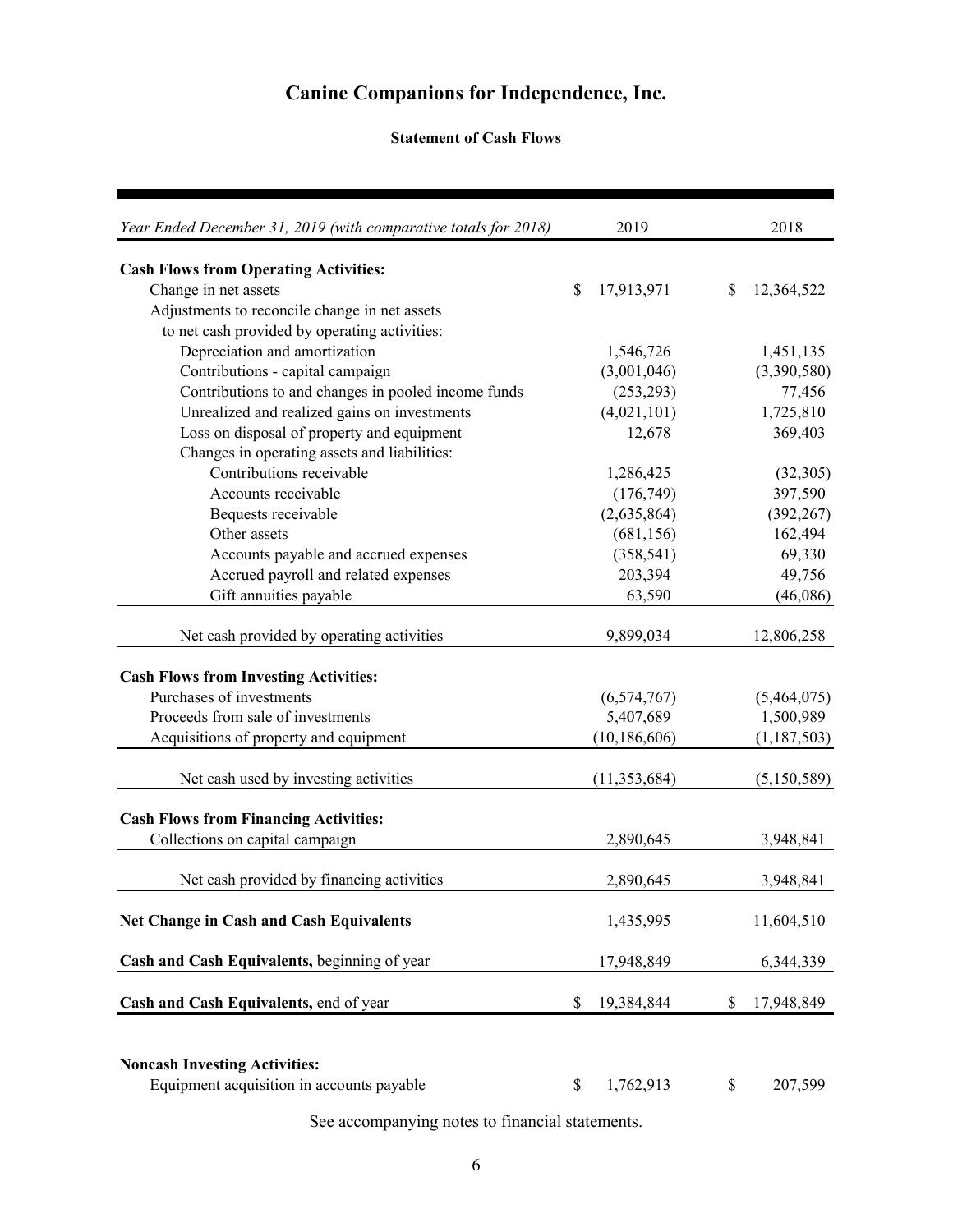## **Notes to Financial Statements**

#### **Note 1 - Summary of Activities and Significant Accounting Policies:**

# a. Organization

Canine Companions for Independence, Inc. (Canine Companions) is a non-profit corporation organized to provide trained assistance dogs and ongoing support to individuals with disabilities. Canine Companions operates regional training facilities in the states of California, Ohio, Florida, New York and Texas. Its National headquarters is located in Santa Rosa, California. Canine Companions' support comes primarily from donor contributions and bequests. The following is a description of the programs and services offered by Canine Companions:

## *Breeding and puppy raising:*

Since 1975, Canine Companions has developed a proven formula for breeding, raising and training assistance dogs. Canine Companions breeds Labrador Retrievers, Golden Retrievers, and a cross of the two to be assistance dogs.

Volunteer breeder caretakers care for Canine Companions breeder dogs and nurture newborn puppies for eight weeks. In certain instances, Canine Companions manages the birthing and caretaking during these early stages at its facilities in Santa Rosa, California. From ages eight weeks to eighteen months volunteer puppy raisers care for, provide basic obedience training and socialize Canine Companions puppies. When a Canine Companions puppy reaches the age of about eighteen months, he or she is returned to one of Canine Companions' regional centers for professional instruction.

#### *Training and follow up:*

Canine Companions maintains a waiting list of persons desiring placement with a dog. Individuals are screened, interviewed and selected prior to attending a Team Training class. Leading up to a Team Training class, instructors spend six to nine months teaching the dog to master more than forty commands. Canine Companions instructors train five types of assistance dogs to best serve our clients:

- Service Dogs assist adults with physical disabilities by performing daily tasks such as picking up dropped items.
- Service Dogs for Veterans assist veterans with physical disabilities, hearing loss, or adults with post-traumatic-stress disorder (PTSD). Service dogs for individuals with PTSD are trained in tasks such as anxiety and nightmare interruption.
- Skilled Companions enhance independence for children and adults with physical, cognitive and developmental disabilities.
- Hearing Dogs alert their handler who is deaf or hard of hearing to important sounds.
- Facility Dogs work with a professional who directly serves clients with disabilities in a visitation, education or healthcare setting.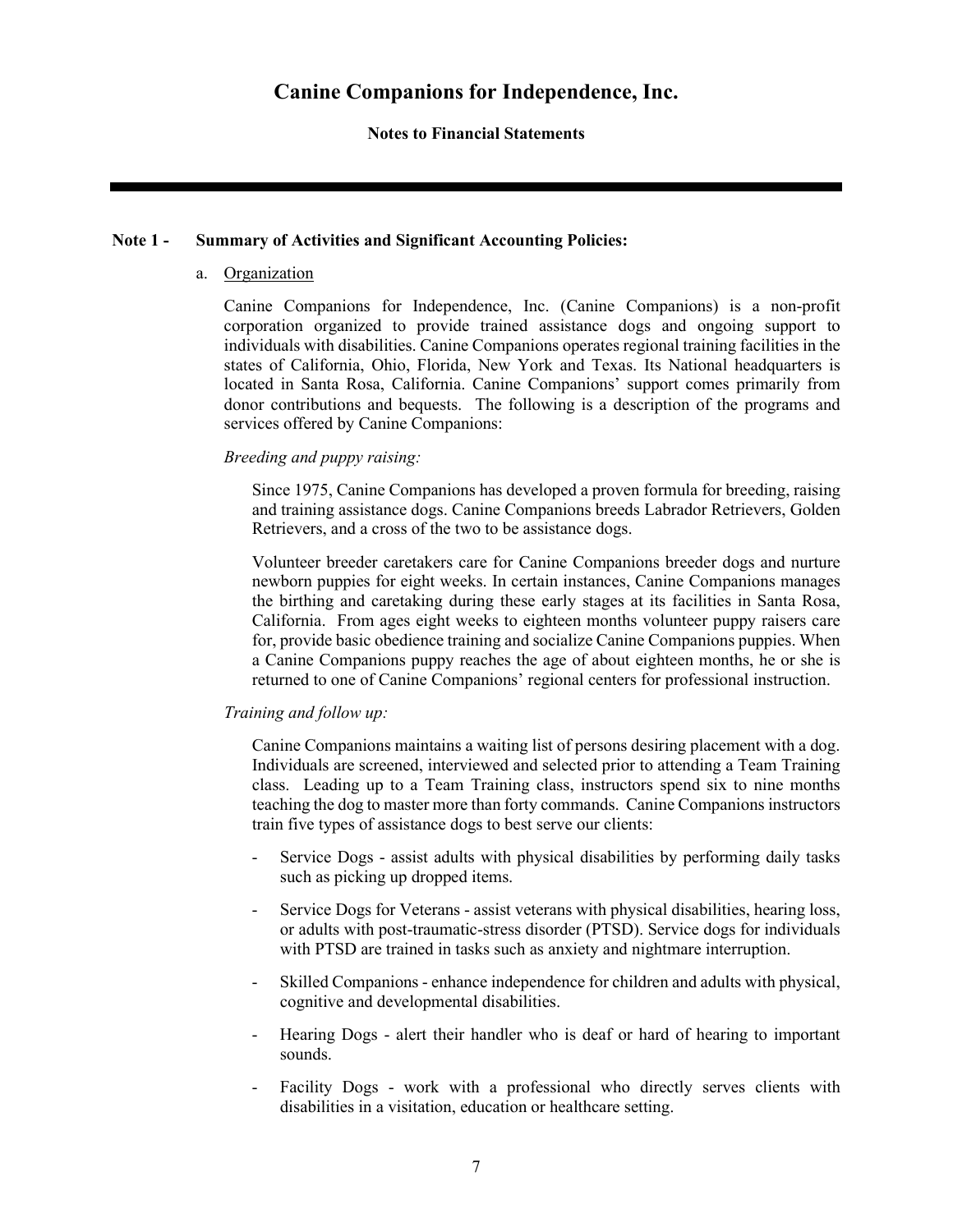**Notes to Financial Statements** 

The matching of students and canines takes place during an intensive two-week training course where students learn the skills to command their new assistance dogs. Students also learn techniques to expand the range of commands to meet their particular needs. In addition, each student must demonstrate the ability to provide for the dog's care and well-being before graduating with a Canine Companions assistance dog.

After graduation, Canine Companions keeps track of all the teams through follow-up visits and graduate workshops. The main purposes of graduate follow-up visits are to maintain as well as enhance the effectiveness of graduate team well-being.

Canine Companions has also developed customer service and quality control tools known as graduate seminars. These provide the graduates one to two-day follow-up training at regional centers or in centrally located cities for problem solving and further education to ensure the ongoing success of the assistance dog team. Canine Companions conducts annual graduate seminars at each of our six training centers.

#### *Public information:*

Canine Companions takes a proactive stance in raising awareness of assistance dogs and challenges faced by people with disabilities. Canine Companions' efforts have produced many articles in national and regional newspapers, magazines and newsletters. Canine Companions has worked with national and regional web, radio, and television broadcasts to bring awareness of our program to millions. Additionally, Canine Companions maintains ongoing ad campaigns that include billboards, online, print advertising and televised public service announcements.

Canine Companions also distributes newsletters, electronic messages and direct mail packages that educate the general public and provide program updates. Additionally, Canine Companions maintains and regularly updates in social media accounts. Canine Companions' web site (www.cci.org) provides information about aspects of its programs and services.

#### *Veterinary:*

Canine Companions provides health care to all puppies and dogs in professional training. Additionally, Canine Companions provides supplementary veterinary service for puppies and graduate dogs on an as needed basis.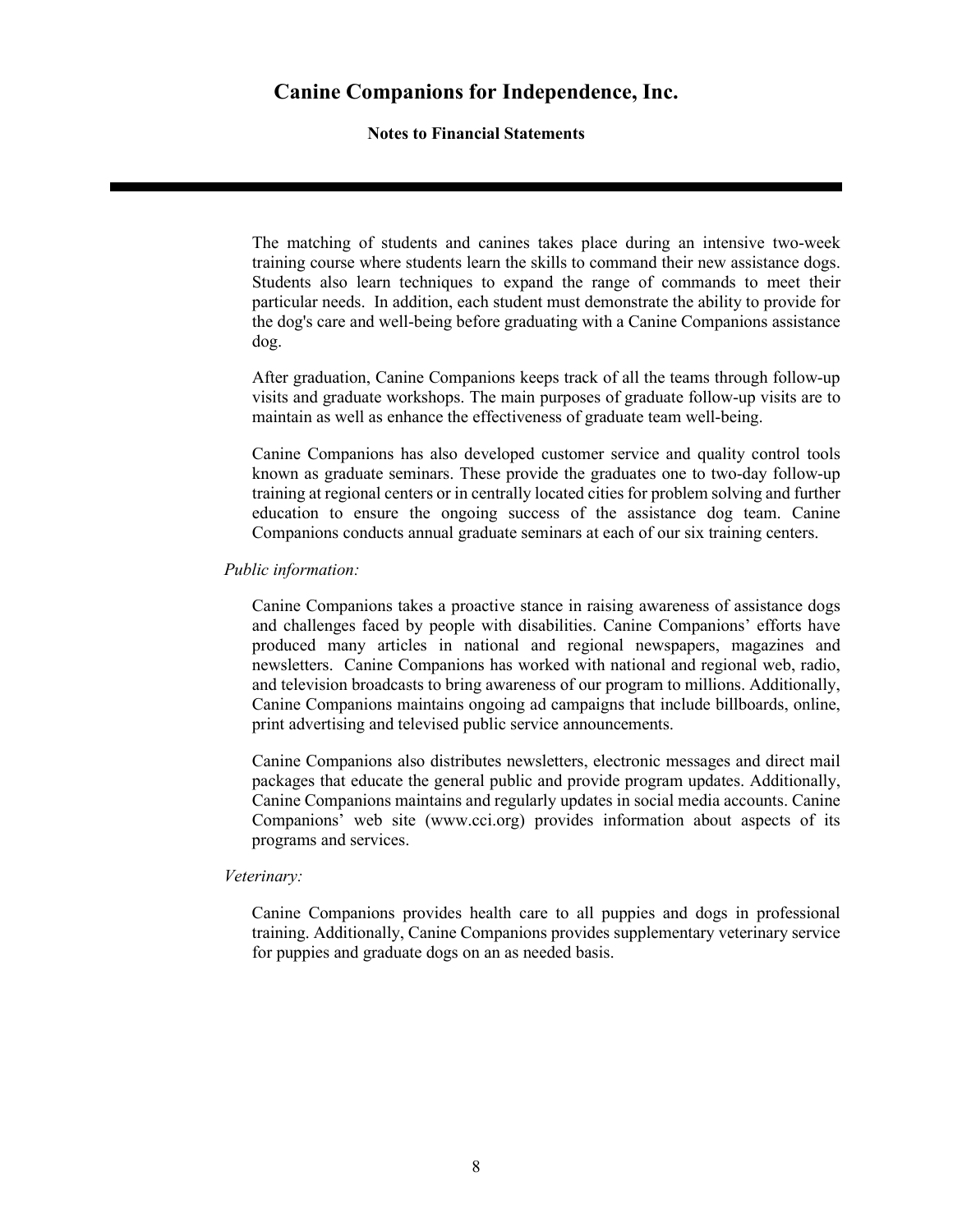# **Notes to Financial Statements**

# b. Basis of Presentation and Description of Net Assets

Canine Companions uses the accrual basis of accounting in accordance with U.S. generally accepted accounting principles (U.S. GAAP) and reports information regarding its financial position and activities according to two classes of net assets.

# *Net assets without donor restrictions:*

The portion of net assets that is neither subject to time or donor-imposed restrictions and may be expended for any purpose in performing the primary objective of Canine Companions. The Board of Directors has designated approximately \$20,800,000 of net assets without donor restrictions as an endowment for use in programs and future operations and approximately \$3,400,000 as an endowment for projects in the Southeast Region (see Note 12).

## *Net assets with donor restrictions:*

The portion of net assets whose use by Canine Companions is limited by donorimposed stipulations that either expire by passage of time or can be fulfilled and removed by actions of Canine Companions. Net assets with donor restrictions also include a portion of net assets consisting of contributions to endowment funds where the donor indicated that a portion of the fund be retained in perpetuity.

# c. Cash and Cash Equivalents

Canine Companions considers all highly liquid investments with a maturity of three months or less when purchased to be cash equivalents and not held for investment purposes.

# d. Contributions and Pledges Receivable

Contributions and pledges receivable consist of unconditional promises to give. Unconditional promises to give that are expected to be collected within one year are recorded at net realizable value. Unconditional promises to give that are expected to be collected in future years are recorded at fair value based upon the present value of their estimated future cash flows. Discounts are computed using estimated market rates. Amortization of the discounts is included in contributed income.

Canine Companions uses the allowance method to determine uncollectible receivables. The allowance is based on prior years' experience and management's analysis of specific promises made.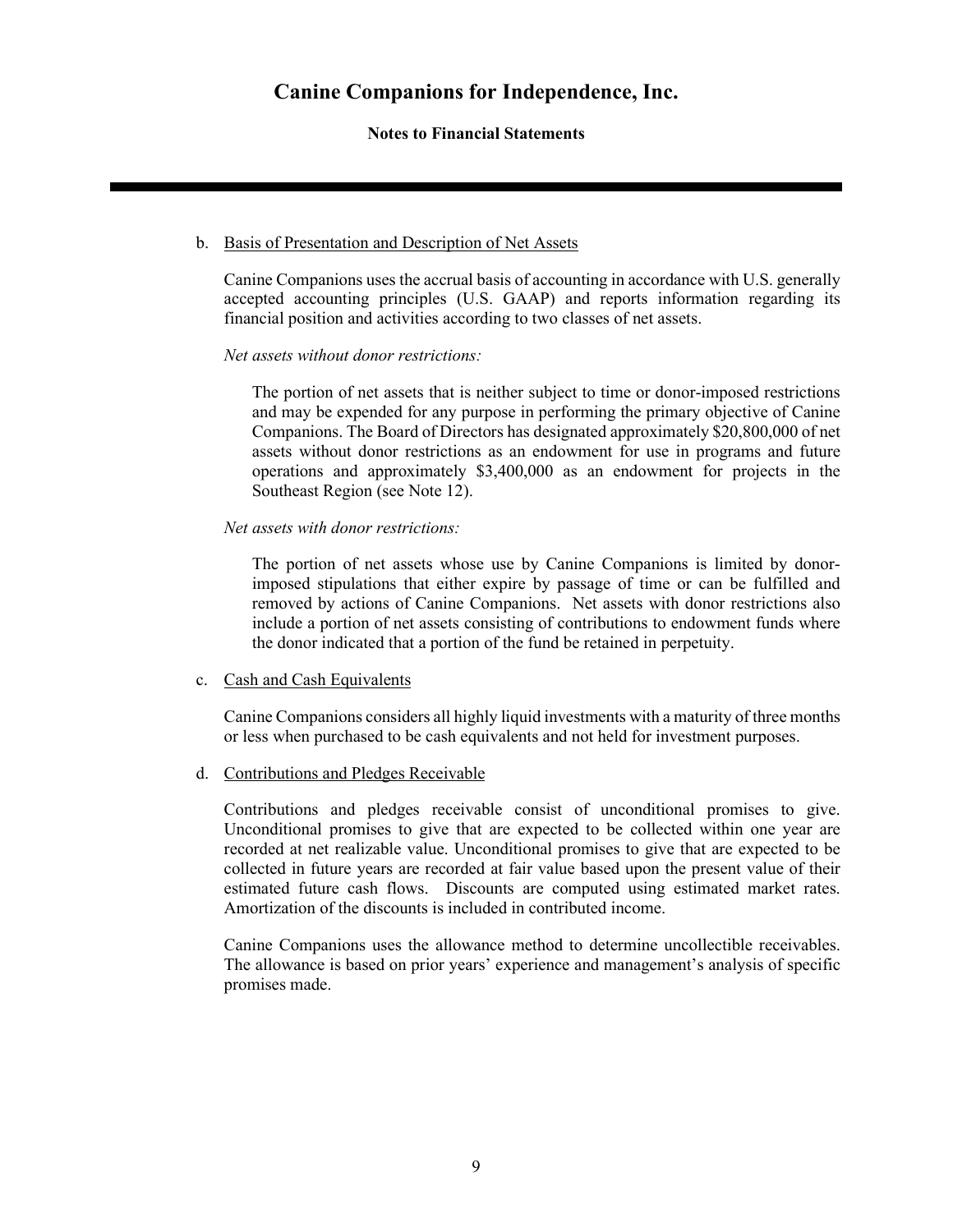# **Notes to Financial Statements**

## e. Investments

Investments are reported at fair value. Changes in fair values as well as realized gains and losses are reflected in the Statement of Activities and Changes in Net Assets. Dividend and interest income are accrued when earned. Investments received through gifts are recorded at estimated fair value at the date of donation.

All debt and equity securities with readily determinable market values are carried at estimated fair value based on market prices. Certain investments are recorded at the lower of their cost or market value. The fair value of the assets held by Community Foundation Sonoma County and Marin Community Foundation (collectively, the Foundations) are determined using the net asset value (NAV) per share as determined by the Foundations under the so called "practical expedient." The practical expedient allows net asset value per share to represent fair value for reporting purposes when the criteria for using this method are met.

Funds transferred by Canine Companions to the Foundations for which Canine Companions is the beneficiary is accounted for under the Financial Accounting Standards Board (FASB) Accounting Standards Codification (ASC) Topic 958-605, Transfer of Assets to a Not-for-Profit Organization (see Note 6) and are held at the net asset value per share as reported by the Foundations.

# f. Fair Value Measurements

Canine Companions carries certain assets and liabilities at fair value. Fair value is defined as the price that would be received to sell an asset or paid to transfer a liability in an orderly transaction between market participants at the measurement date. Canine Companions classifies its financial assets and liabilities according to three levels, and maximizes the use of observable inputs and minimizes the use of unobservable inputs when measuring fair value.

- Level 1 Quoted market prices (unadjusted) in active markets for identical assets or liabilities that the entity has the ability to access at the measurement date.
- Level 2 Observable inputs other than quoted prices included within Level 1 for the asset or liability, either directly or indirectly.
- Level 3 Unobservable inputs for the asset or liability that are not corroborated by market data.
- g. Property, Equipment and Improvements

Property, equipment and improvements are recorded at cost. Depreciation is computed on a straight-line basis over the estimated useful lives of the assets which range from five to forty years. Amortization of leasehold improvements is computed over the lesser of the useful life or the term of the related lease.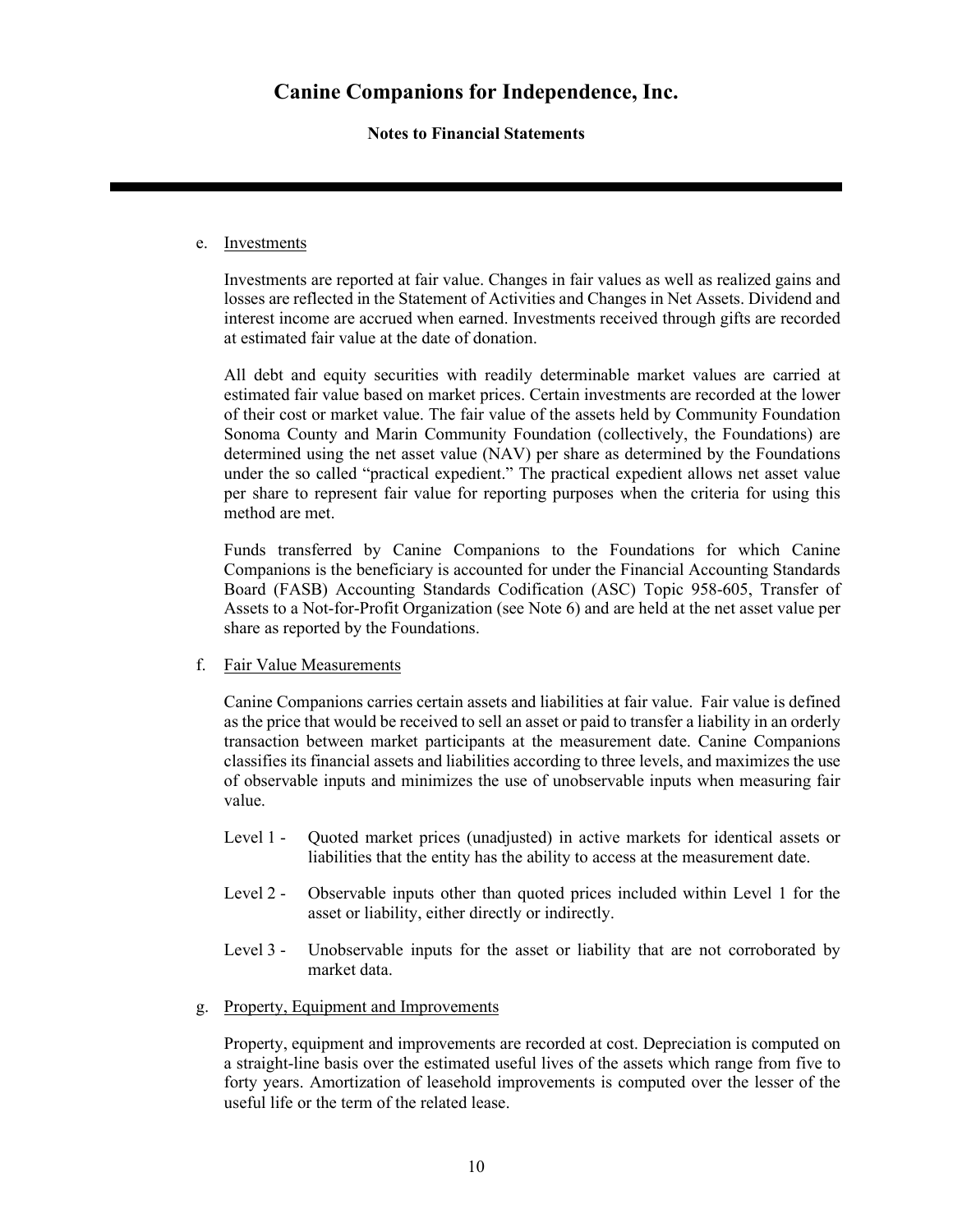**Notes to Financial Statements** 

## h. Split Interest Agreements

## *Beneficial interests in charitable trust assets:*

Beneficial interests in charitable trust assets include the estimated fair value of Canine Companions' interest in pooled income funds and charitable remainder trusts. Assets of these trusts are held by independent trustees. The fair values are measured by the estimated present value of the remainder interest using applicable mortality tables and discount rates used to compute the donors' original charitable deduction.

Canine Companions recognizes its remainder interest in the assets received as net assets with donor restrictions contribution revenue in the period in which the assets are received from the donor. Subsequent changes in the estimated fair value are recognized in the Statement of Activities and Changes in Net Assets.

# *Charitable gift annuities:*

Canine Companions records a gift annuity upon execution of the contract and receipt of the assets. The liability is recorded at the estimated present value of payments using applicable mortality tables and approximate discount rate of 2.0%.

California Insurance Code (the Code) requires that organizations maintain a reserve fund adequate to meet the future payments under its outstanding charitable gift annuity contracts. In addition, the Code requires that 50% of the reserve fund be invested in specified governmental fixed income investments. As of December 31, 2019, Canine Companions had sufficient funds in its reserve fund to meet the California Insurance Code requirements and those funds were invested in accordance with the Code. Canine Companions is in conformance with all laws and regulations in all States it is registered to issue charitable gifts annuities.

#### i. Endowment Funds

Canine Companions' endowments include donor-restricted endowment funds and funds designated by the Board of Directors to function as endowments. Net assets associated with endowment funds, including funds designated by the Board of Directors to function as endowments, are classified and reported based on the existence or absence of donorimposed restrictions.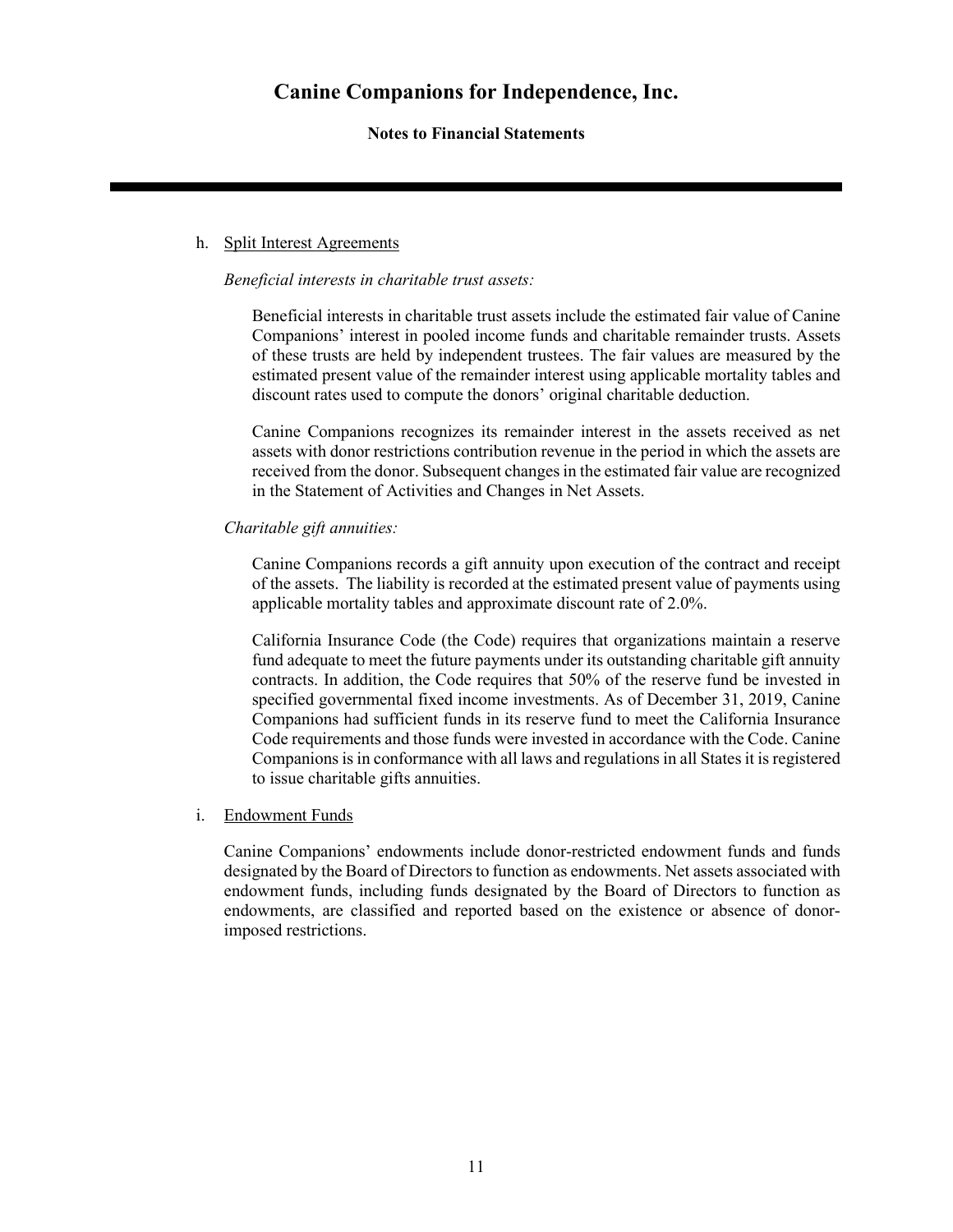## **Notes to Financial Statements**

#### *Interpretation of relevant law:*

The Board of Directors of Canine Companions has interpreted the State Prudent Management of Institutional Funds Act (SPMIFA) as requiring the preservation of the fair value of the original gift as of the gift date of the donor-restricted endowment funds absent explicit donor stipulations to the contrary. As a result of this interpretation, Canine Companions classifies as net assets with donor restrictions(a) the original value of gifts donated to the permanent endowment, (b) the original value of subsequent gifts to the permanent endowment, and (c) accumulations to the permanent endowment made in accordance with the direction of the applicable donor gift instrument at the time the accumulation is added to the fund. Canine Companions utilizes the accumulated earnings when those amounts are appropriated for expenditure by the organization in a manner consistent with the standard of prudence prescribed by SPMIFA.

In accordance with SPMIFA, Canine Companions considers the following factors in making a determination to appropriate or accumulate donor-restricted endowment funds: (1) the duration and preservation of the fund, (2) the purposes of Canine Companions and the donor-restricted endowment fund, (3) general economic conditions, (4) the possible effect of inflation and deflation, (5) the expected total return from income and the appreciation of investments, (6) other resources of Canine Companions, (7) the investment policies of Canine Companions.

From time to time, the fair value of assets associated with individual donor restricted endowment funds may fall below the level that the donor or SPMIFA requires Canine Companions to retain as a fund of perpetual duration.

#### *Return objectives and risk parameters:*

Canine Companions has adopted investment and spending policies for endowment assets that will ultimately provide a predictable stream of funding to programs supported by its endowment while seeking to maintain the purchasing power of the endowment assets. Endowment assets include those assets of donor-restricted funds that Canine Companions must hold in perpetuity as well as board-designated funds. Under this policy, as approved by the Board of Directors, the endowment assets are invested in a manner that is intended to exceed the yield of relevant indexes while assuming a moderate level of investment risk. Canine Companions expects its endowment funds, over time, to provide an average rate of return of approximately 6 percent annually. Actual returns in any given year may vary from this amount.

#### *Strategies employed for achieving objectives:*

To satisfy its long-term rate-of-return objectives, Canine Companions relies on a total return strategy in which investment returns are achieved through both capital appreciation (realized and unrealized) and current yield (interest and dividends). Canine Companions targets a diversified asset allocation that places a greater emphasis on equity-based investments to achieve its long-term return objectives within prudent risk constraints.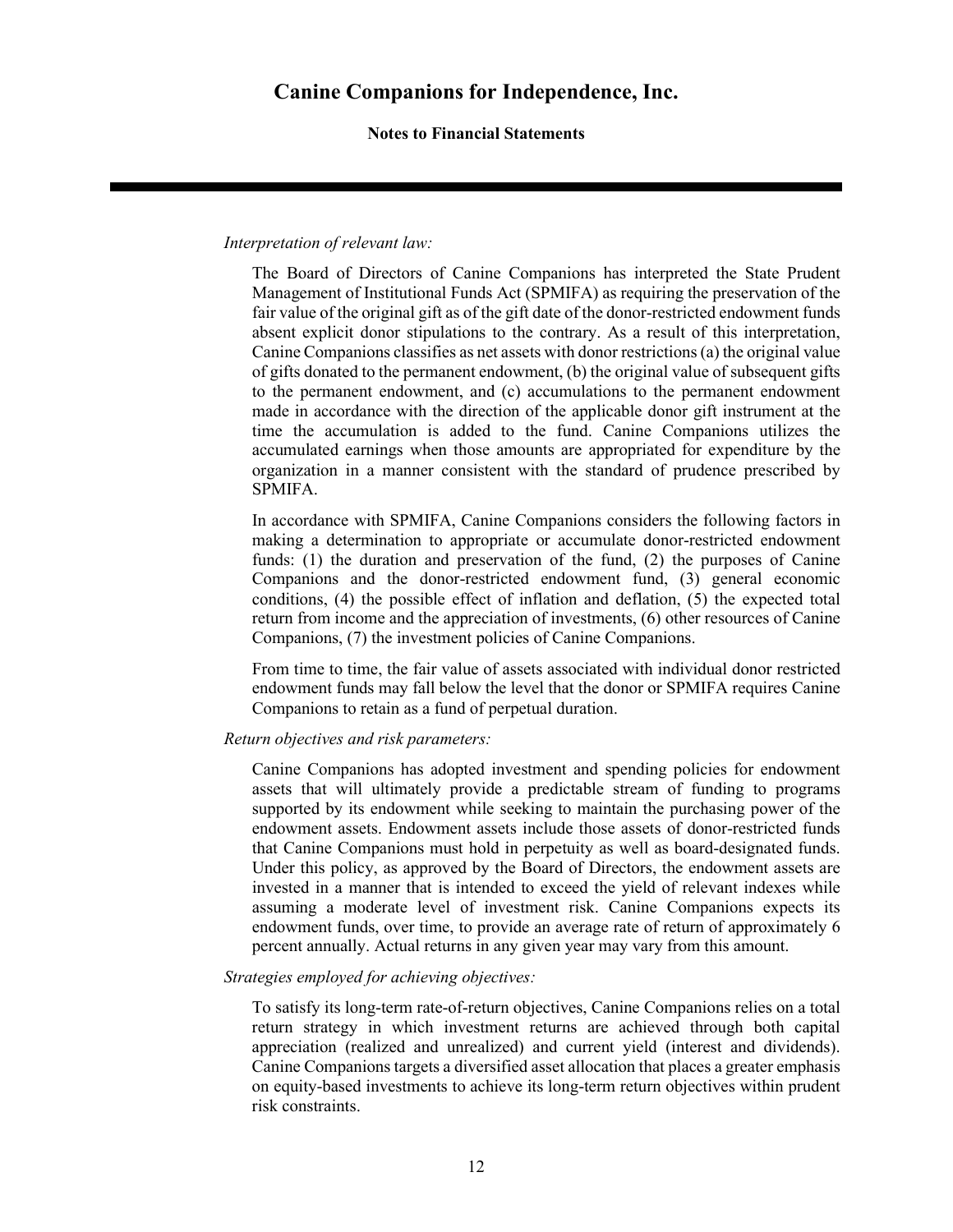# **Notes to Financial Statements**

# *Spending policy and how the investment objectives relate to spending policy:*

Except for the Board Designated endowment fund related to the Martha McCrary Bequest, Canine Companions is reinvesting all interest and gain associated with its endowments until such time as the fund is large enough to significantly fund Canine Companions' programs. The McCrary funds are appropriated based on the annual needs of Canine Companions' Southeast Regional Office and can vary year to year, with a goal of maintaining as much principal as possible. This is consistent with Canine Companions' objective to maintain the purchasing power of the endowment assets held in perpetuity or for a specified term as well as to provide additional real growth through new gifts and investment return.

# j. Recognition of Revenue

Contributions and grants are recognized at their fair value when the donor makes an unconditional promise to give to Canine Companions. Contributions that are restricted by the donor are reported as increases in net assets without donor restrictions if the restrictions expire in the fiscal year in which the contributions are recognized. All other donor restricted contributions and grants are reported as increases in net assets with donor restrictions, depending on the nature of the restrictions. When a restriction expires, net assets with donor restrictions are reclassified to net assets without donor restrictions.

Canine Companions is the beneficiary under various wills and trust agreements, the total realizable amount of which is not presently determinable. Such amounts are recognized in Canine Companions' financial statements as bequests receivable when clear title is established, and the proceeds are measurable.

Conditional promises to give are not included as support until the conditions are substantially met.

# k. Contributed Goods and Services

Contributions of services are recognized when received if such services (a) enhance nonfinancial assets or (b) require specialized skills, are provided by individuals possessing those skills, and would typically need to be purchased if not donated. A substantial number of volunteers have donated significant amounts of time in Canine Companions' program services and fundraising activities. The value of donated volunteer services has not been recognized in the accompanying financial statements because such volunteer services do not meet the above-mentioned criteria.

During the year, Canine Companions participated in various outreach events supported by Canine Companions staff and by more than 3,000 volunteers.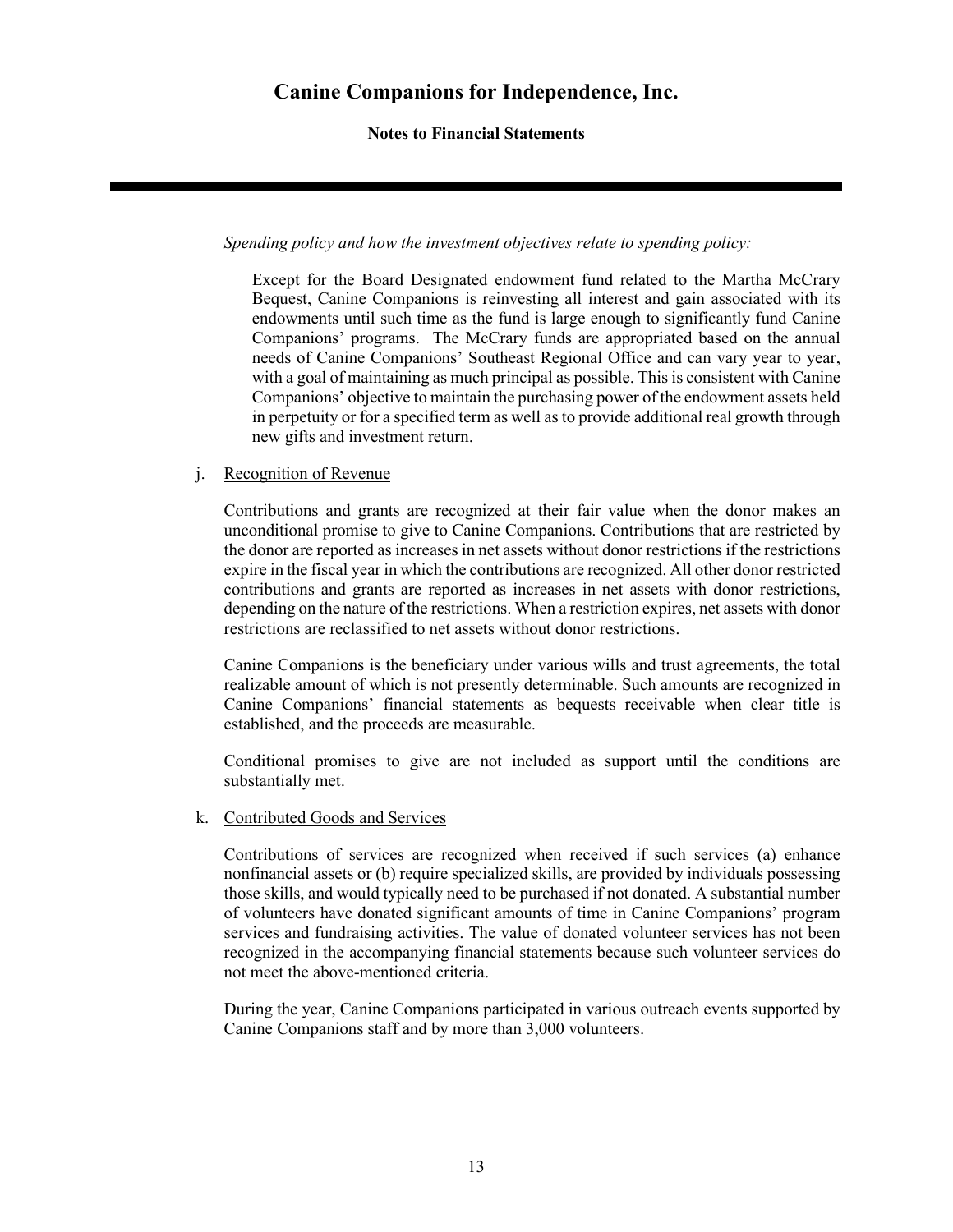**Notes to Financial Statements** 

# l. Functional Expenses

The costs of providing program and other activities have been summarized on a functional basis in the Statement of Activities and Changes in Net Assets. Accordingly, certain costs have been allocated among program services and supporting services benefited. Such allocations are determined by management on an equitable basis.

Personnel expenses were assigned by each position's departmental classification and, in certain instances, allocated among classifications after considering the functional roles and time spent in those roles.

Occupancy, depreciation, and facilities-related services were allocated based upon estimated departmental usage of building and kennel space weighted by the estimated insured value of building replacement, contents, and equipment costs. Professional services, printing, and information technology were allocated based upon the functions provided or by full-time equivalent staff headcount. Travel, education and awareness, and other expenses were allocated based upon time and effort.

# m. Income Taxes

Canine Companions is a tax-exempt organization under the Internal Revenue Code, Section  $501(c)(3)$  and related California code sections. Accordingly, no provision for income taxes on income has been reflected in these financial statements.

Canine Companions follows the guidance on accounting for uncertainty in income taxes issued by FASB ASC Topic 740. As of December 31, 2019, management evaluated Canine Companions' tax positions and concluded that Canine Companions had maintained its taxexempt status and had taken no uncertain tax positions that required adjustment to the financial statements. Therefore, no provision or liability for income taxes has been included in the financial statements.

# n. Use of Estimates

The preparation of financial statements in conformity with U.S. GAAP requires management to make estimates based on assumptions. Those estimates affect the reported amounts of assets and liabilities and the disclosure of contingent assets and liabilities. Actual results could differ from those estimates.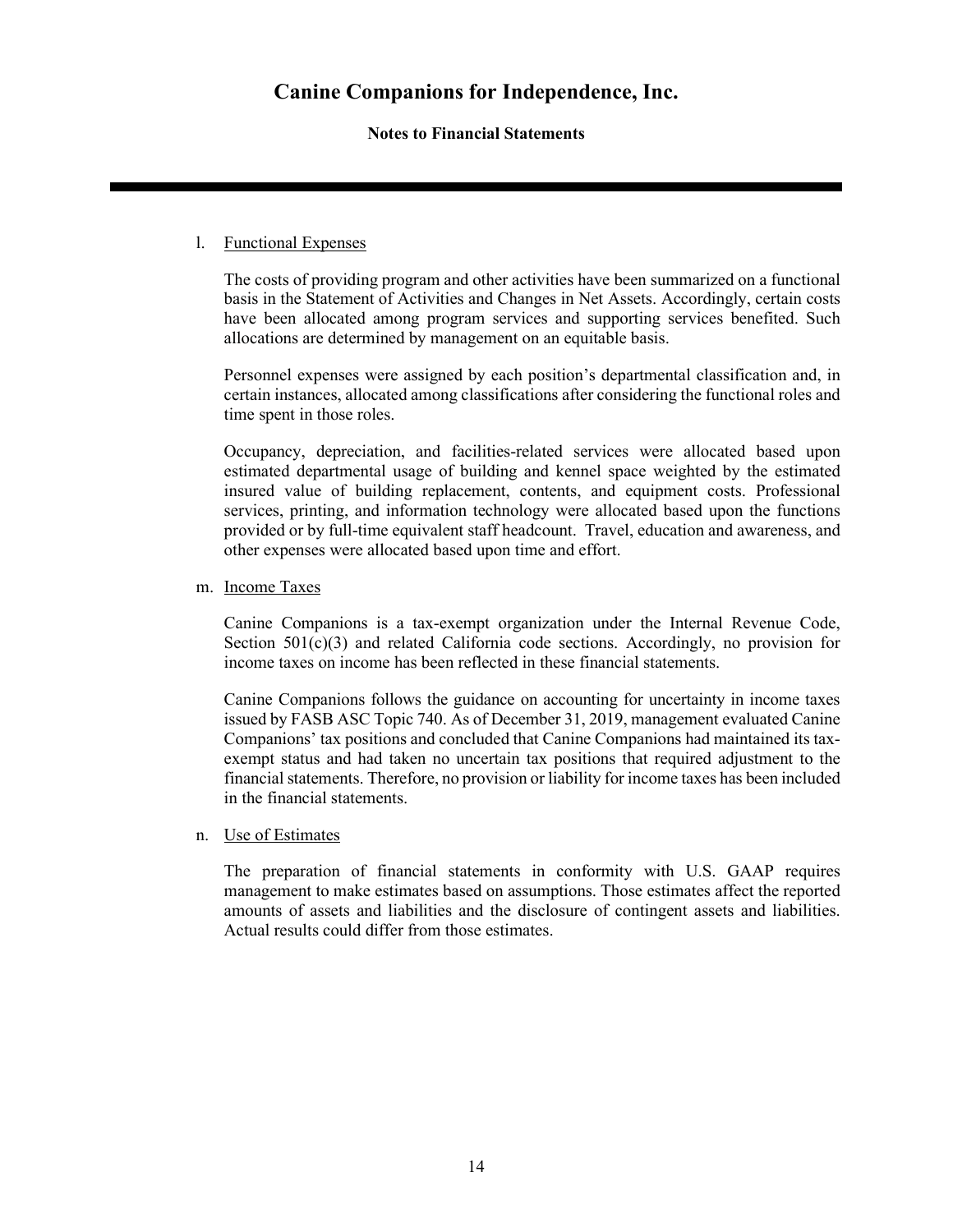## **Notes to Financial Statements**

#### o. Recent Accounting Pronouncements

#### *Pronouncements Adopted:*

In June 2018, the FASB issued Accounting Standards Update (ASU) 2018-08, *Clarifying the Scope and the Accounting Guidance for Contributions Received and Contributions Made (Topic 958)*. The ASU clarifies and improves current guidance about whether a transfer of assets, or the reduction, settlement, or cancellation of liabilities, is a contribution or an exchange transaction. It provides criteria for determining whether the resource provider is receiving commensurate value in return for the resources transferred which, depending on the outcome, determines whether the organization follows contribution guidance or exchange transaction guidance in the revenue recognition and other applicable standards. The ASU was adopted as of January 1, 2019. The impact of adopting this guidance is reflected in the financial statements and did not have a significant impact on the financial statement disclosures.

The FASB issued authoritative guidance, *Revenue from Contracts with Customers (Topic 606).* These amendments provide that revenue should be recognized to depict the transfer of promised goods or services to customers in an amount that reflects the consideration to which the entity expects to be entitled in exchange for those goods or services. The guidance was adopted as of January 1, 2019. The impact of adopting this guidance is reflected in the financial statements and did not have a significant impact on the financial statements or disclosure. Furthermore, analysis of various provisions of this standard resulted in no significant changes in the way Canine Companions recognizes revenue, and therefore no changes to the previously issued audited financial statements were required on a retrospective basis. The presentation and disclosures of revenue have been enhanced in accordance with the standard.

#### *Pronouncements Effective in the Future:*

In February 2016 the FASB issued amendments to ASU 2016-02, *Leases*. Among other things, in the amendments in ASU 2016-02, lessees will be required to recognize the following for all leases (with exception of short-term leases) at the commencement date: 1) A lease liability, which is a lessee's obligation to make lease payments arising from a lease, measured on a discounted basis; and 2) A right-of-use asset, which is an asset that represents the lessee's right to use, or control the use of, a specified asset for the lease term. Nonpublic business entities should apply the amendments for fiscal years beginning after December 15, 2021. Early adoption is permitted. Canine Companions is currently evaluating the impact on this pronouncement on its financial statements.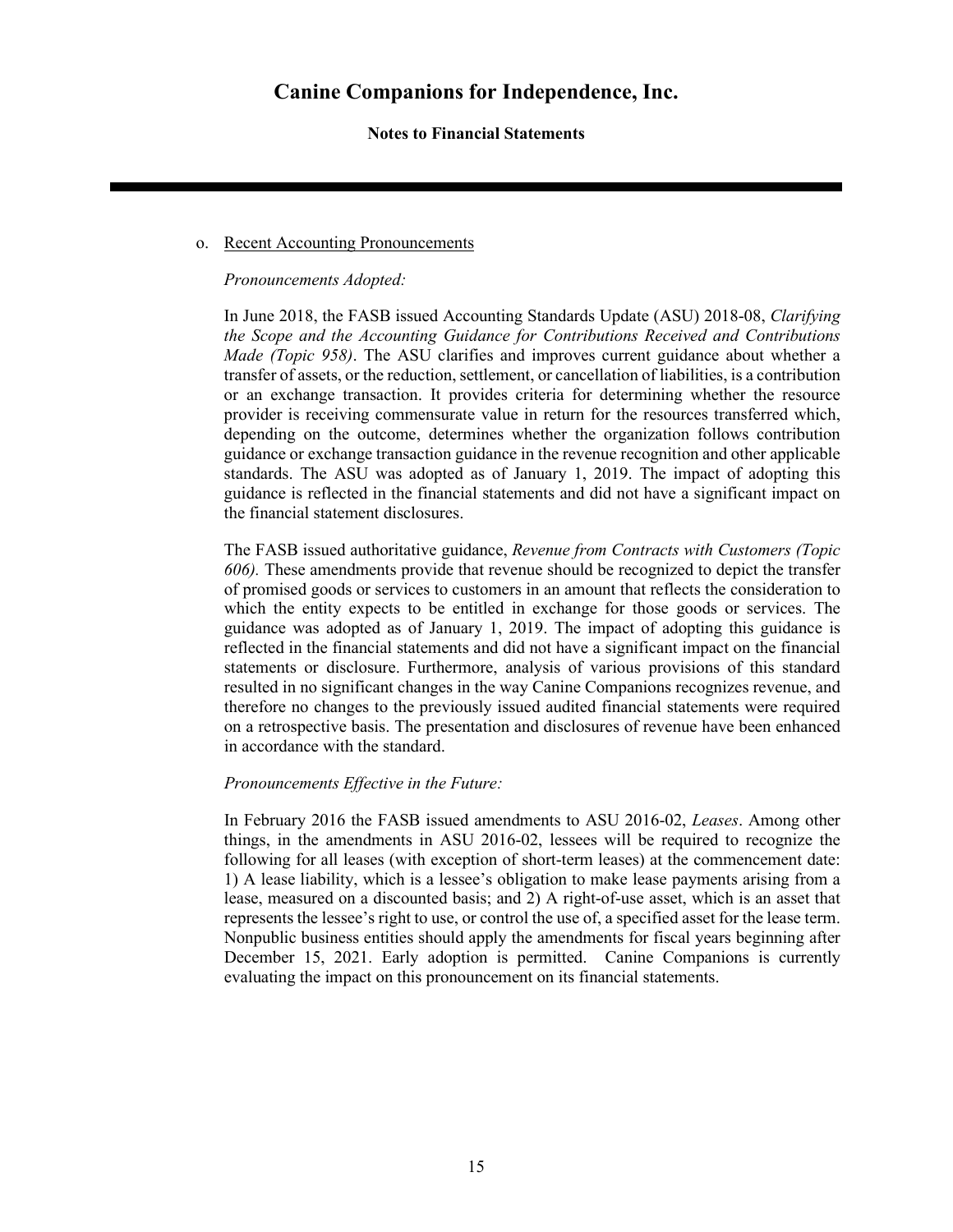# **Notes to Financial Statements**

In August 2018, the FASB issued ASU 2018-13, *Disclosure Framework- Changes to the Disclosure Requirements for Fair Value Measurement (Topic 820)*. The ASU removes the requirements for transfers between Levels 1 and 2 as well as the valuation processes for Level 3 fair value measurements. In lieu of a rollforward for Level 3 fair value measurements, a nonpublic entity is required to disclose transfers into and out of Level 3 as well as purchases and issues of Level 3 assets and liabilities. It clarifies that the measurement uncertainty disclosure is to communicate information about the uncertainty in measurement as of the reporting date. The amendments in the update are effective for Canine Companions for its fiscal year ending December 31, 2020. Canine Companions is currently evaluating the impact of this pronouncement on its financial statements.

#### p. Subsequent events

Canine Companions evaluated subsequent events with respect to the financial statements for the year ended December 31, 2019 through May 20, 2020, the date the financial statements were available to be issued and has determined that no adjustments are necessary to the amounts reported in the accompanying financial statements nor have any subsequent events occurred, the nature of which would require disclosure, except as discussed in Note 18.

#### **Note 3 - Contributions Receivable:**

Contributions receivable consist of the following at December 31, 2019:

| Contributions receivable<br>Pledges receivable, net of allowance of \$30,000<br>Federal and state employee pledges, net of allowance of \$42,400 | \$<br>497,717<br>569,339<br>157,600 |
|--------------------------------------------------------------------------------------------------------------------------------------------------|-------------------------------------|
|                                                                                                                                                  | 1,224,656                           |
| At December 31, 2019, contributions receivable are due as follows:                                                                               |                                     |
| Receivable in less than one year                                                                                                                 | 1,037,542                           |
| Receivable in one to five years                                                                                                                  | 187,114                             |
|                                                                                                                                                  | 1,224,656                           |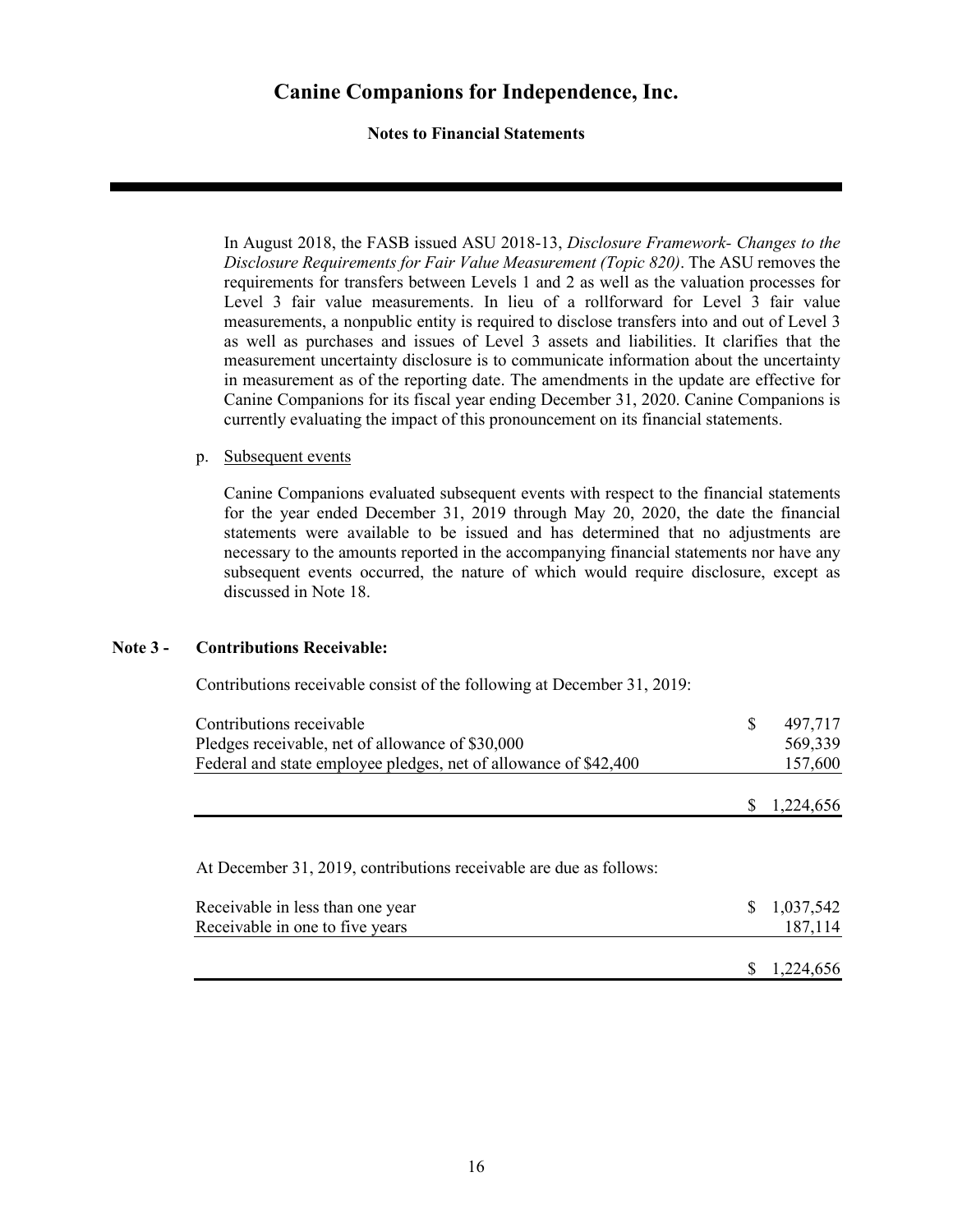## **Notes to Financial Statements**

## *Pledges Receivable:*

Pledges receivable include amounts related to Canine Companions' \$21 million capital campaign for the North Central Region to expand and support future operations. As of December 31, 2019, Canine Companions has raised approximately \$11,450,000 including long-term pledge commitments of approximately \$3,900,000. As of December 31, 2019, the remaining balance of the long-term pledge commitments is \$510,470.

Additionally, during 2014, Canine Companions received an intent to give of \$2 million to be distributed over six years in support of the capital campaign for the North Central Region. As of December 31, 2019, Canine Companion collected the outstanding balance on the conditional pledge.

In 2019, Canine Companions received an intent to give amounting to \$3.5 million. The intent to give is subject to approval by the donor and is excluded from the outstanding receivables at year-end. As of December 31, 2019, the remaining balance of the intent to give is \$3.5 million.

## *Federal and State employee pledges:*

Canine Companions is a beneficiary of funds collected through payroll deductions of Federal and State employees through two agencies, Animal Funds of America and Independent Charities of America. Pledges designated through both agencies are made in September and reported to Canine Companions the following April. The combined federal campaign pledge receivable as of December 31, 2019 represents amounts due for the September 2018 campaign. Amounts due from the September 2019 campaign are not yet determinable, and therefore, have not been recorded.

# **Note 4 - Bequests Receivable:**

Canine Companions is the beneficiary under several wills and trust agreements in which clear title has been established and the proceeds are measurable. As of December 31, 2019, the total of these expectancies is \$4,061,983. Management believes that all bequest expectancies are collectible.

As of December 31, 2019, Canine Companions also has various bequests which are in process. However, the amount to be received is not yet determinable. No value has been recorded on these bequests.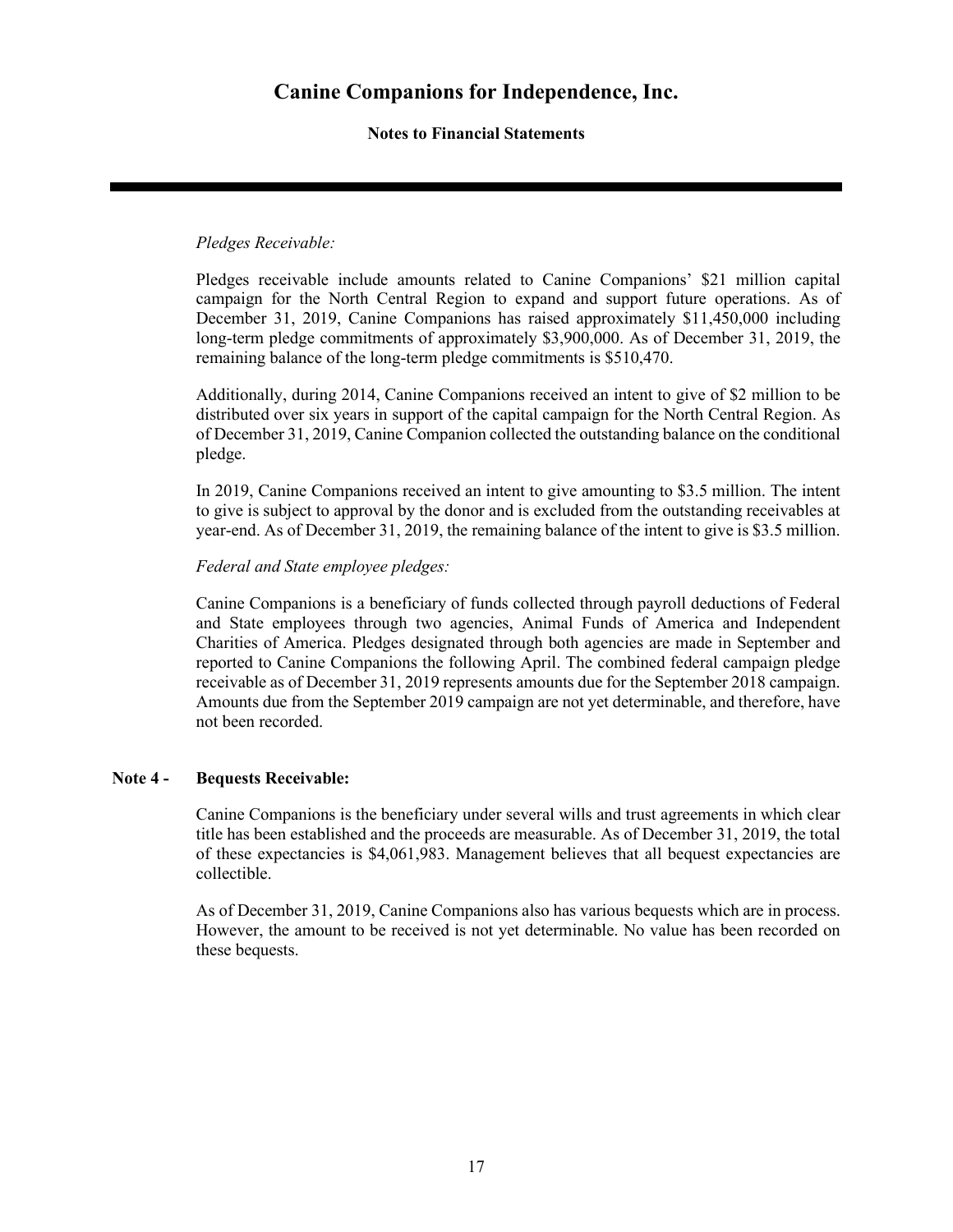## **Notes to Financial Statements**

#### **Note 5 - Investments:**

Investments consist of the following at December 31, 2019:

| Cash and cash equivalents                              | \$<br>4,970,930 |
|--------------------------------------------------------|-----------------|
| Fixed income                                           | 4,254,815       |
| Mutual funds                                           | 1,005,473       |
| Investments held by Marin Community Foundation         | 24,258,626      |
| Investments held by Community Foundation Sonoma County | 6,074,451       |
| Subtotal                                               | 40,564,295      |
| Private equity, at cost                                | 28,495          |
|                                                        | \$40,592,790    |

Net investment income, including amounts earned on assets at the Foundations, consists of the following at December 31, 2019:

| Interest and dividends<br>Investment fees | 930,924<br>(177,920) |
|-------------------------------------------|----------------------|
| Net realized and unrealized gain          | 4,274,122            |
|                                           | \$5,027,126          |

Canine Companions established and maintains component funds (the Funds) at Marin Community Foundation and Community Foundation Sonoma County (the Foundations) to benefit Canine Companions. The Funds are established as expendable funds. As expendable funds, the Foundations may grant to Canine Companions both principal and earnings at the request of Canine Companions.

As part of the requirements of the Foundations, the Foundations are granted variance power in the event that a restriction or condition of a component fund is incapable of fulfillment. Per terms of the agreement with Canine Companions, in such a situation, the Foundation may make grants from the Fund to such organizations that most nearly serve the purposes and objectives for which the Fund was established. The agreements may be terminated by either party.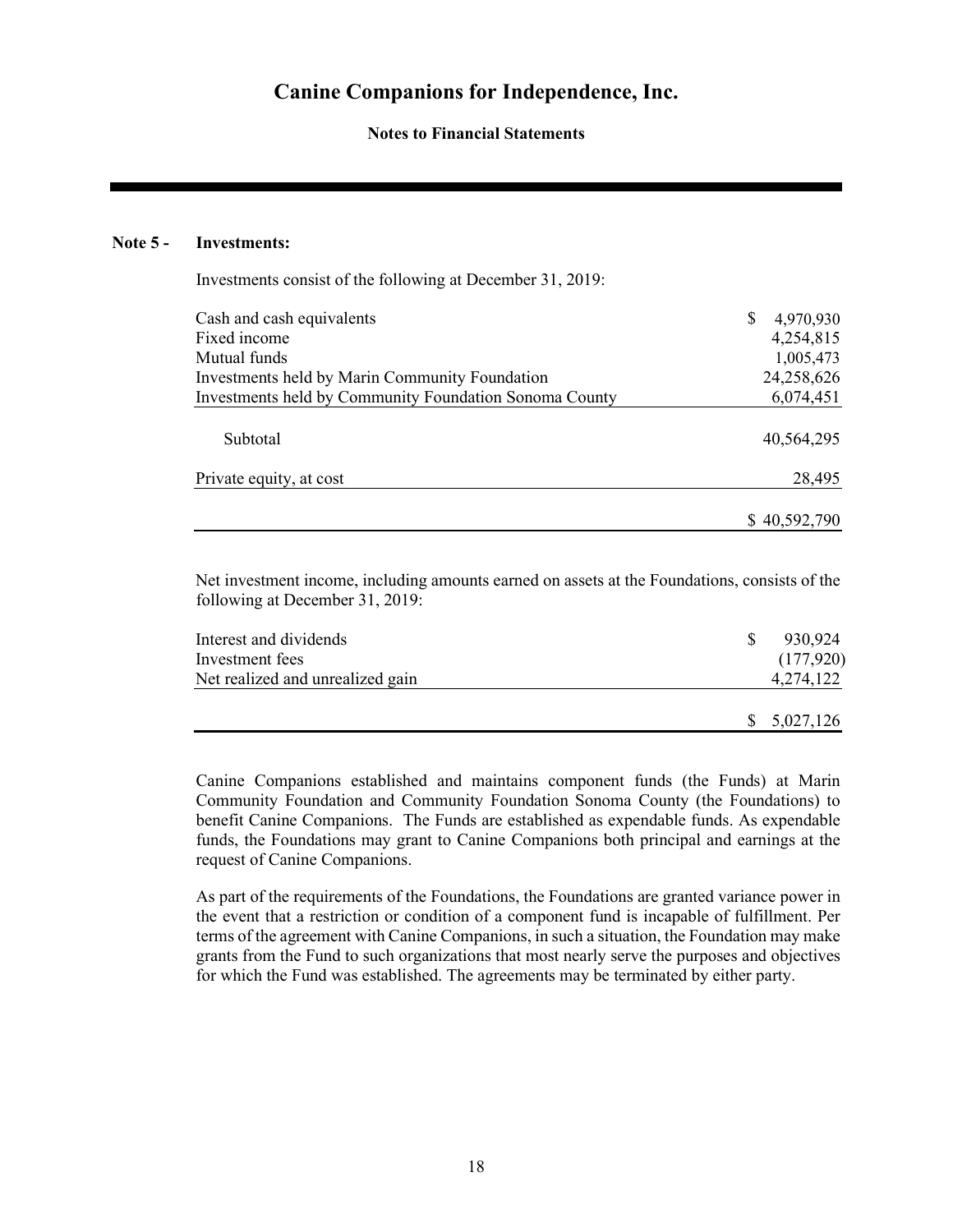**Notes to Financial Statements** 

#### **Note 6 -Note 6 - Fair Value Measurements and Net Asset Value Disclosures:**

 The table below presents the balances of assets measured at fair value at December 31, 2019 on a recurring basis.

|                                            | Total                | Level 1      |               | Level 2   |
|--------------------------------------------|----------------------|--------------|---------------|-----------|
| Investments:                               |                      |              |               |           |
| Cash and cash equivalents                  | \$<br>$4,970,930$ \$ | 4,970,930    |               |           |
| Fixed income $-$ government obligations    | 4,254,815            | 4,254,815    |               |           |
| Mutual funds:                              |                      |              |               |           |
| Global equity                              | 150,425              | 150,425      |               |           |
| Domestic equity                            | 790,238              | 790,238      |               |           |
| Complimentary                              | 15,393               | 15,393       |               |           |
| Real assets                                | 49,417               | 49,417       |               |           |
| Investments held by Marin Community        |                      |              |               |           |
| Foundation (a)                             | 24,258,626           |              |               |           |
| Investments held by Community              |                      |              |               |           |
| Foundation Sonoma County (a)               | 6,074,451            |              |               |           |
|                                            |                      |              |               |           |
| Total investments                          | 40,564,295           | 10,231,218   |               |           |
|                                            |                      |              |               |           |
| Split interest agreements                  | 1,152,341            |              | \$            | 1,152,341 |
| Investments held for deferred compensation | 46,119               | 46,119       |               |           |
|                                            |                      |              |               |           |
| Total assets measured at fair value        | \$41,762,755         | \$10,277,337 | <sup>\$</sup> | 1,523,341 |

 (a) In accordance with Subtopic 820-10, the investments held by Marin Community share (or its equivalent) practical expedient and have not been classified in the fair value hierarchy. The fair value amounts presented in this table are intended to permit reconciliation of the fair value hierarchy to the amounts presented in the Statement of Foundation and Community Foundation Sonoma County are valued using the NAV per Financial Position.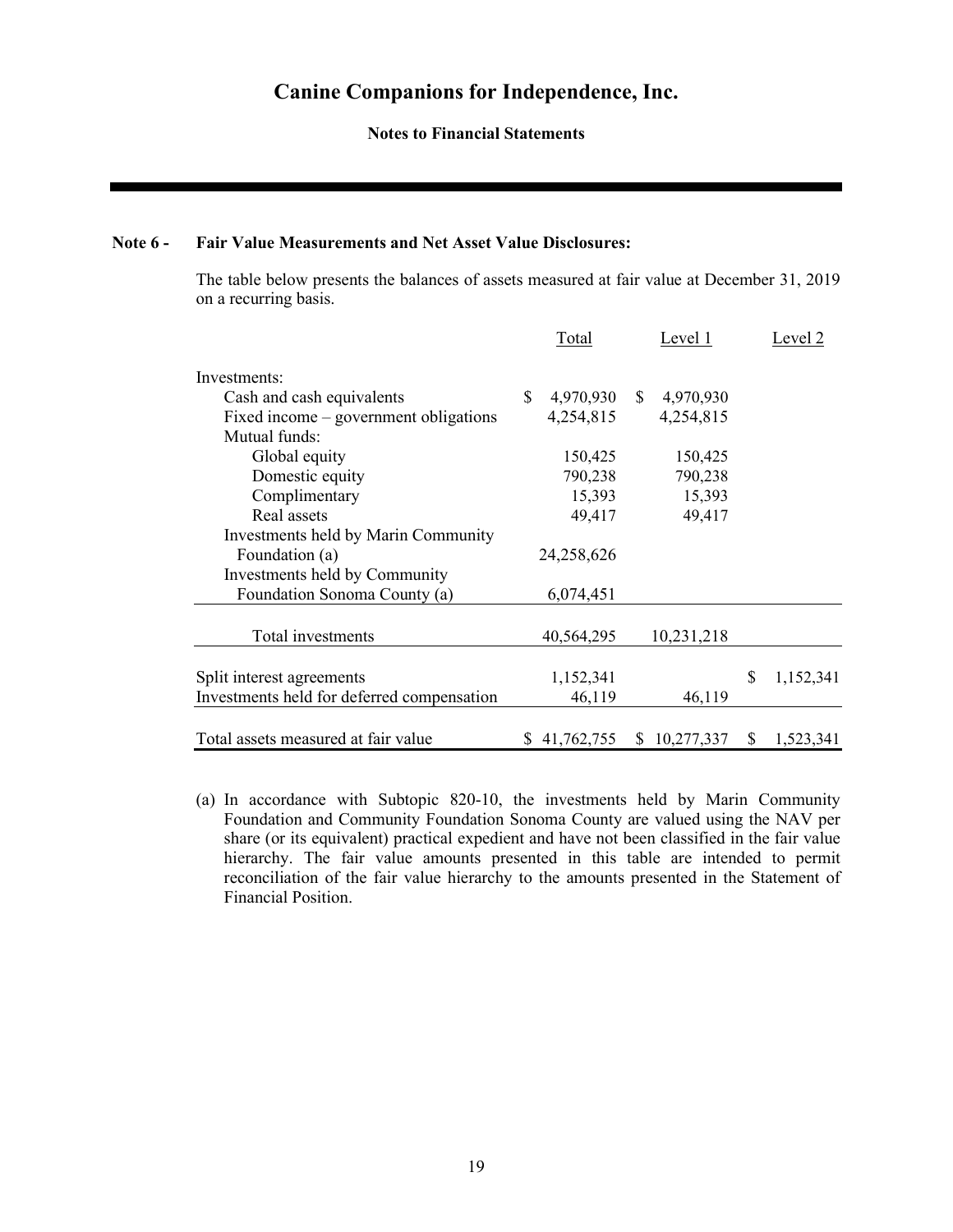**Notes to Financial Statements** 

## *Net asset value disclosure:*

Canine Companions uses the NAV as a practical expedient to determine the fair value of all the underlying investments which do not have readily determinable fair value and prepare their financial statements consistent with the measurement principles of an investment company or have the attributes of an investment company.

The investment held by the Foundations (see Note 5) represents Canine Companions' board designated endowment assets and donor restricted endowment assets, including earnings, which have not yet been withdrawn. The assets are invested in the endowment pools of the Foundations.

The Marin Community Foundation endowment pool focuses on a long-term strategy designed to protect assets against inflation over time. The target asset allocation is 75% in equity funds and 25% in fixed income. The investment may be redeemed on a daily basis and are subject to restrictions by the Board of Directors at the Marin Community Foundation.

The Community Foundation Sonoma County endowment pool focuses on a long-term strategy designed to protect assets against inflation over time, while providing for a steady stream of gains. The target asset allocation, which is designed to provide diversification and reduce volatility is 85% in a core portfolio which includes five categories of stocks (55%) and three categories of bonds (30%), and 15% in satellite portfolio. The core of the portfolio consists of investments that track major market indices with minimal tracking error (defined as the deviation of excess return). Additional positions, known as satellites, are added to the portfolio and allow for greater flexibility regarding tracking error. Overall, the pool is allocated 65% to stocks and 35% to bonds. The investment may be redeemed on a daily basis and are subject to restrictions by the Board of Directors at Community Foundation Sonoma County.

# **Note 7 - Revocable Funds:**

A fund was established by an outside donor under the administration of Community Foundation Sonoma County, to support the mission and activities of Canine Companions. Fund A is a permanent endowment fund with a balance of \$2,628,953 at December 31, 2019. Distributions from this fund are subject to Community Foundation Sonoma County's endowment spending policy. Fund A is revocable and it is not included on the Statement of Financial Position at December 31, 2019. During 2019, there were no distributions from Fund A.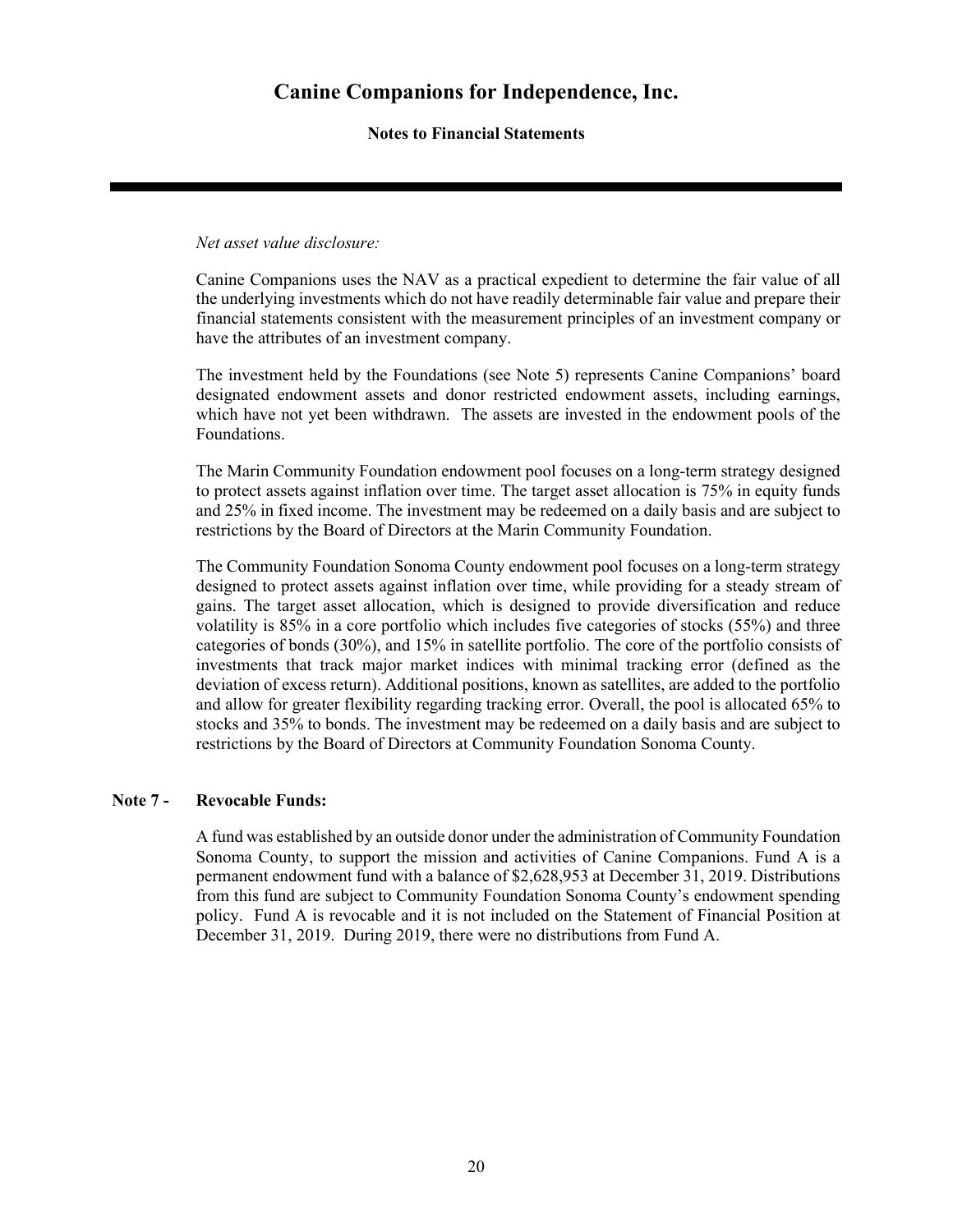**Notes to Financial Statements** 

#### **Note 8 - Property, Equipment and Improvements:**

Property, equipment and improvements consisted of the following at December 31, 2019:

| Buildings and land                             | \$33,997,383 |
|------------------------------------------------|--------------|
| Leasehold improvements                         | 1,635,918    |
| Office equipment                               | 1,709,994    |
| Automotive equipment                           | 891,093      |
| Construction in progress                       | 11,058,628   |
|                                                |              |
|                                                | 49,293,016   |
| Less accumulated depreciation and amortization | 15,700,013   |
|                                                |              |
|                                                | \$33,593,003 |

Depreciation and amortization expense totaled \$1,546,726 for 2019.

*Construction contracts:*

During 2019, Canine Companions completed construction at the Northwest region training center. The total construction contract was for \$1,457,303.

In January 2019, Canine Companions signed a construction contract for construction of the North Central campus located in New Albany. The construction is being financed from capital campaign contributions and a loan from Huntington National Bank. Canine Companions entered into construction agreements totaling \$14,573,091 and the outstanding commitment as of December 31, 2019 was \$5,516,220. Canine Companions expects the project to be completed in the fall of 2020.

#### **Note 9 - Other Assets:**

Other assets at December 31, 2019 consisted of the following:

| Land held for sale                               | 1,136,605 |
|--------------------------------------------------|-----------|
| Split interest agreements                        | 1,152,341 |
| Life insurance policy                            | 777,754   |
| Inventories                                      | 83,442    |
| Investments held for deferred compensation plans | 46,119    |
| Other                                            | 518,891   |
|                                                  | 3,715,152 |
|                                                  |           |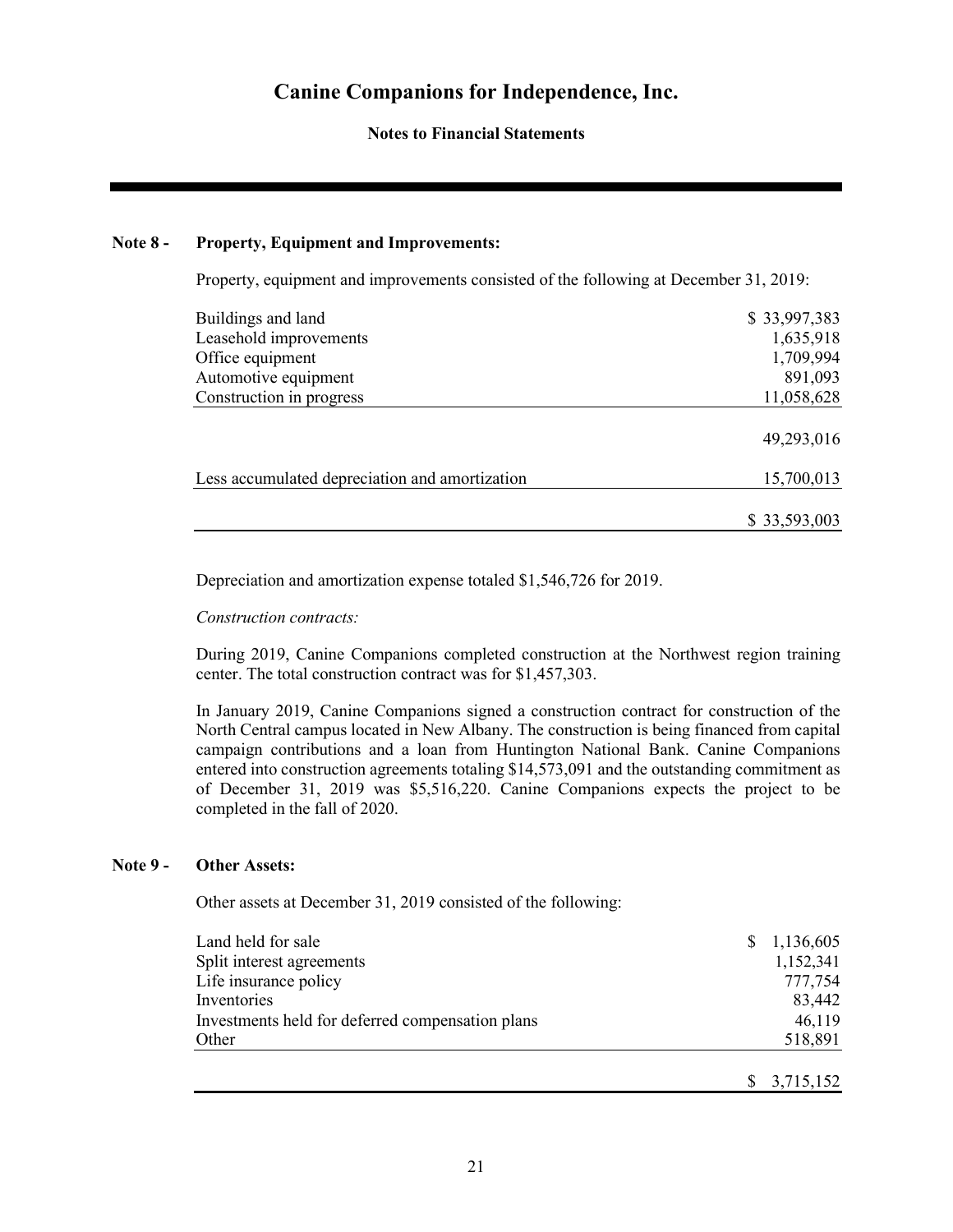**Notes to Financial Statements** 

The land held for sale represents a donation to Canine Companions in accordance with Canine Companions' Gift Acceptance Policy. The land was donated to benefit the Northeast Region for its general operating purposes.

# **Note 10 - Line of Credit and Loan Agreement:**

## *Line of Credit:*

Canine Companions obtained a revolving line of credit (LOC) of \$4,000,000 to finance operations as necessary. The line has a variable interest rate with a floor rate of 5.0% and a commitment fee of 0.375% for the term of the loan. The interest rate at December 31, 2019 was 5.75% and the LOC will expire in November 1, 2021. There was no balance outstanding on the LOC as of December 31, 2019.

There are financial covenants applicable to the LOC. As of December 31, 2019, Canine Companions was in compliance with all financial covenants.

## *Loan Agreement:*

On April 17, 2019, Canine Companions entered into a loan agreement with Huntington National Bank. The loan is to fund a portion of the \$21,000,000 North Central capital project (see Note 3). The loan amount is \$4,000,000 and may be drawn upon until April 9, 2021. On May 8, 2024, the loan principal is due in full. The loan is at a rate of LIBOR plus 2.0% resulting in a rate of 3.71% at December 31, 2019 and may be pre-paid without penalty at any time. Canine Companions has not drawn upon the loan as of December 31, 2019.

#### **Note 11 - Net Assets With Donor Restrictions:**

Net assets with donor restrictions as of December 31, 2019 are available for the following purposes or periods:

| Property, equipment and improvements                  | \$13,206,555 |
|-------------------------------------------------------|--------------|
| Split interest agreements and charitable trust assets | 1,518,931    |
| Program and time restrictions                         | 2,705,748    |
| Bequests receivable                                   | 4,061,983    |
| Donor endowments – corpus and earnings                | 6,102,210    |
|                                                       | \$27,595,428 |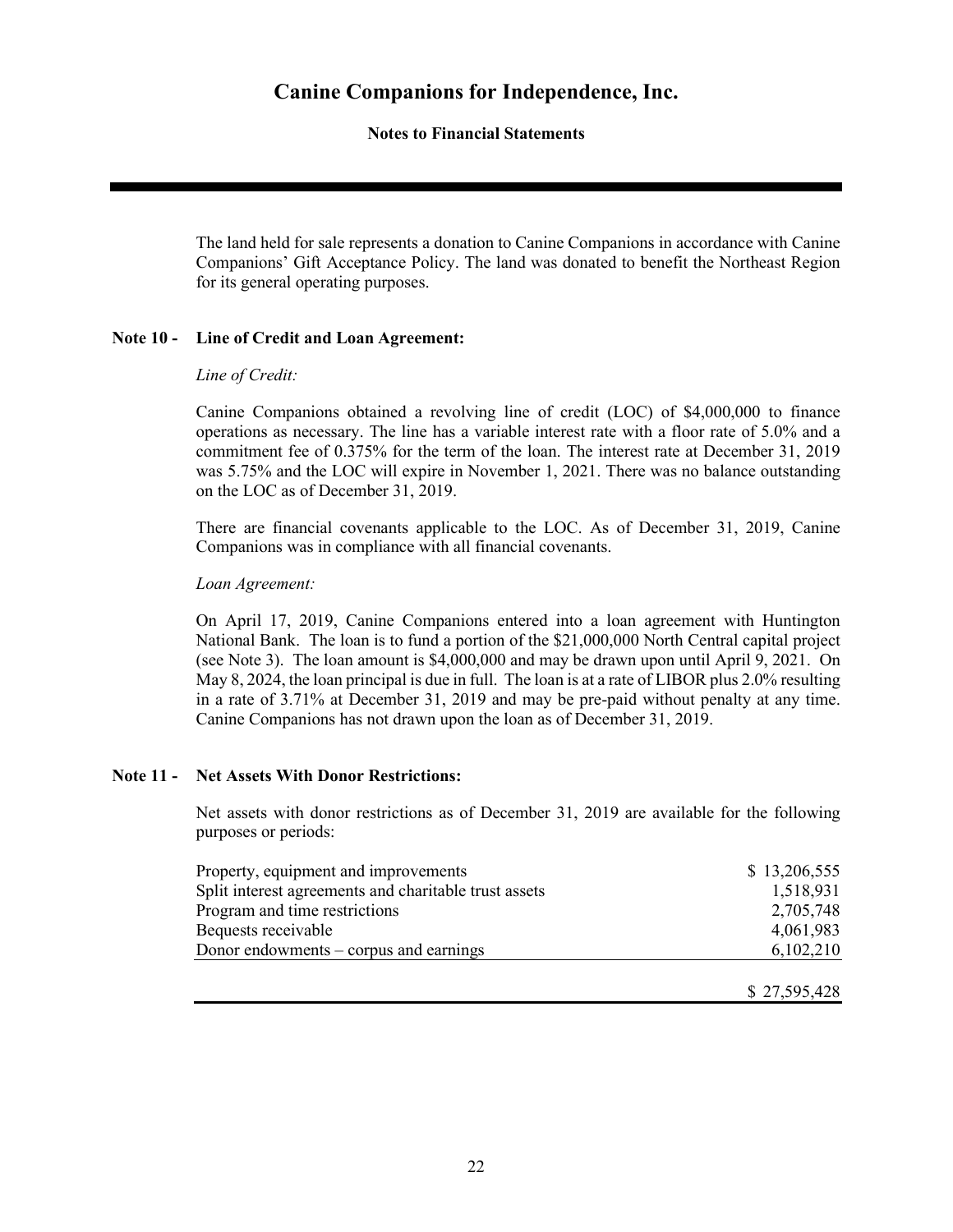# **Notes to Financial Statements**

 Net assets were released during 2019 in accordance with the donors' intent or release of time restrictions as follows:

| Purpose and time restrictions        | \$3,079,953 |
|--------------------------------------|-------------|
| Property, equipment and improvements | 1,654,849   |
| Bequests receivable                  | 1,393,427   |
|                                      |             |
| Total restrictions released          | \$6,128,228 |

## **Note 12 - Endowments:**

Endowment net asset composition by type of fund as of December 31, 2019:

|                        | <b>Without Donor</b><br><b>Restrictions</b> | With Donor<br>Restrictions | Total          |
|------------------------|---------------------------------------------|----------------------------|----------------|
| Donor Restricted:      |                                             |                            |                |
| General use            |                                             | 6,102,210<br>S.            | 6,102,210<br>S |
| Board Designated:      |                                             |                            |                |
| Earnings available for |                                             |                            |                |
| general use            | \$20,810,253                                |                            | 20,810,253     |
| Earnings available for |                                             |                            |                |
| general use by the     |                                             |                            |                |
| Southeast Region       | 3,448,372                                   |                            | 3,448,372      |
| Total                  | \$24,258,625                                | \$6,102,210                | \$30,360,835   |

Changes in endowment net assets for the year ended December 31, 2019:

|                                                   | <b>Without Donor</b><br>Restrictions | With Donor<br>Restrictions | Total        |
|---------------------------------------------------|--------------------------------------|----------------------------|--------------|
| <b>Endowment Net Assets,</b><br>beginning of year | \$17,200,684                         | \$<br>4,942,171            | \$22,142,855 |
| Interest and dividends                            | 250,799                              | 138,426                    | 389,225      |
| Investment fees                                   | (130, 387)                           | (47, 533)                  | (177,920)    |
| Net gain (realized and<br>unrealized)             | 2,937,529                            | 819,146                    | 3,756,675    |
| Net investment income                             | 3,057,941                            | 910,039                    | 3,967,980    |
| Contributions                                     | 4,000,000                            | 250,000                    | 4,250,000    |
| Endowment Net Assets,<br>end of year              | \$24,258,625                         | 6,102,210                  | \$30,360,835 |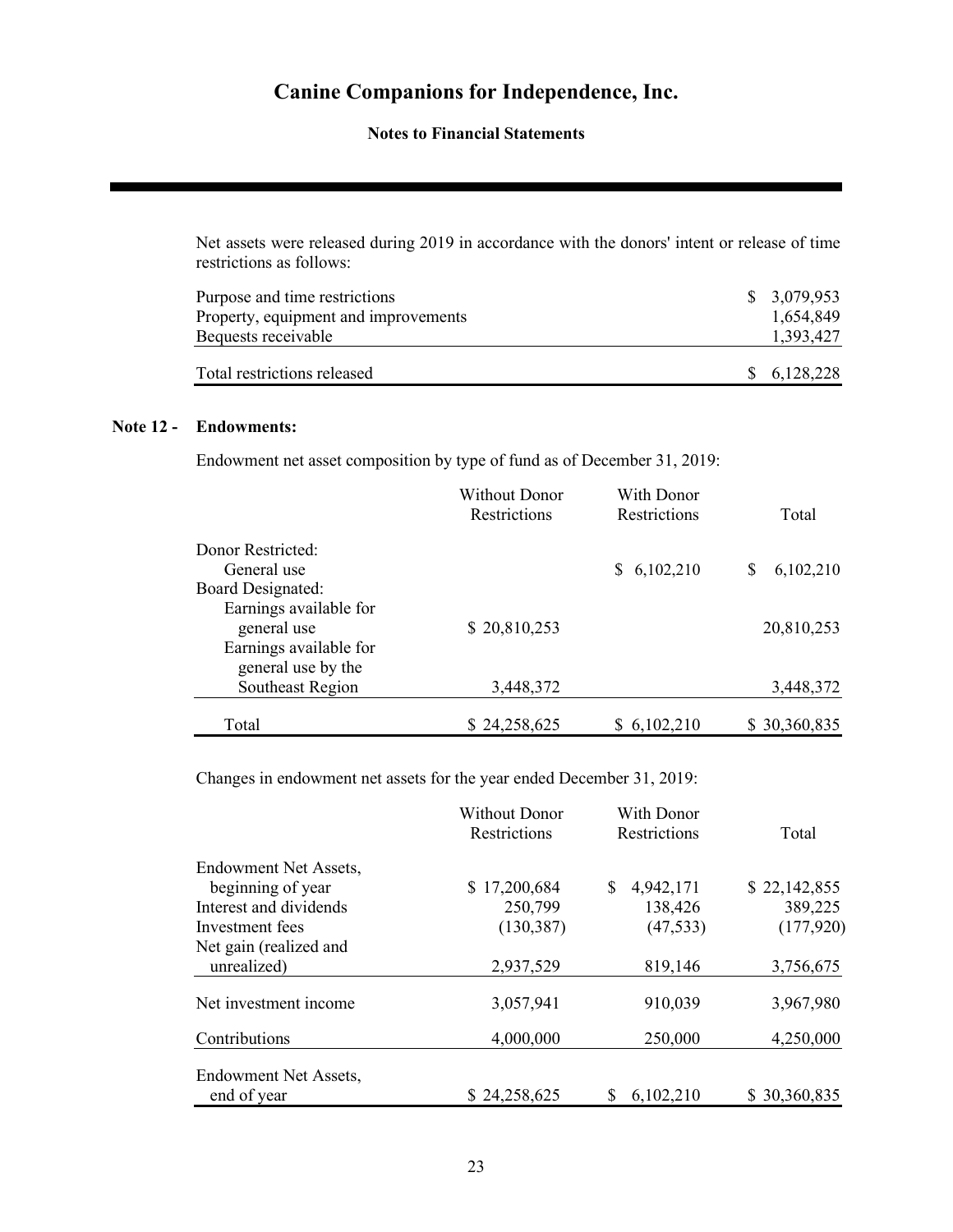## **Notes to Financial Statements**

#### **Note 13 - Availability of Financial Assets and Liquidity:**

 when illiquid or not convertible to cash within one year, held by a trust, or assets held for others. The following table reflects Canine Companions' financial assets reduced by amounts not available for general expenditure within one year. Financial assets are considered unavailable

 Canine Companions' financial assets available within one year for general expenditures are as follows at December 31:

|                                                         | 2019         | 2018         |
|---------------------------------------------------------|--------------|--------------|
| Financial assets at year-end:                           |              |              |
| Cash and cash equivalents                               | \$19,384,844 | \$17,948,849 |
| Contributions receivable                                | 1,224,656    | 2,147,387    |
| Accounts receivable                                     | 800,205      | 623,456      |
| Bequests receivable                                     | 4,061,983    | 1,426,119    |
| Investments                                             | 40,592,790   | 35,404,611   |
| Other assets                                            | 1,976,214    | 1,636,547    |
| Total financial assets                                  | 68,040,692   | 59,186,969   |
| Less amounts not available to be used within one year:  |              |              |
| Deferred compensation                                   | 46,119       | 45,240       |
| Life insurance policy                                   | 777,754      | 777,754      |
| Split interest agreements and charitable trust assets   | 1,518,931    | 1,265,638    |
| Net assets with donor restrictions:                     |              |              |
| Time or purpose including long – term receivables       | 2,705,748    | 2,518,209    |
| Property, equipment and improvements                    | 13,206,555   | 12,164,552   |
| Less net assets with restrictions to be met             |              |              |
| in less than a year                                     | (5,306,498)  | (5,100,437)  |
| Donor endowments – corpus and earnings                  | 6,102,210    | 4,942,172    |
| Net assets designated by the board                      | 24,258,625   | 17,200,684   |
|                                                         | 43,309,444   | 33,813,812   |
| Financial assets available to meet general expenditures |              |              |
| over the next twelve months                             | \$24,731,248 | \$25,373,157 |

 Canine Companions' strives to maintain financial assets to meet 90 days of operating expenses investments, including money market accounts and certificates of deposit. Canine Companions Note 17. Canine Companions is expected to also utilize cash and cash equivalents for the Board of Directors can undesignate the Board designated funds and make available for general operations. (approximately \$7,400,000). As part of its liquidity plan, excess cash is invested in short-term intends to meet operating expenses during 2020 by utilizing cash and cash equivalents, see construction project in the North Central region totaling approximately \$14,600,000. The operations. 24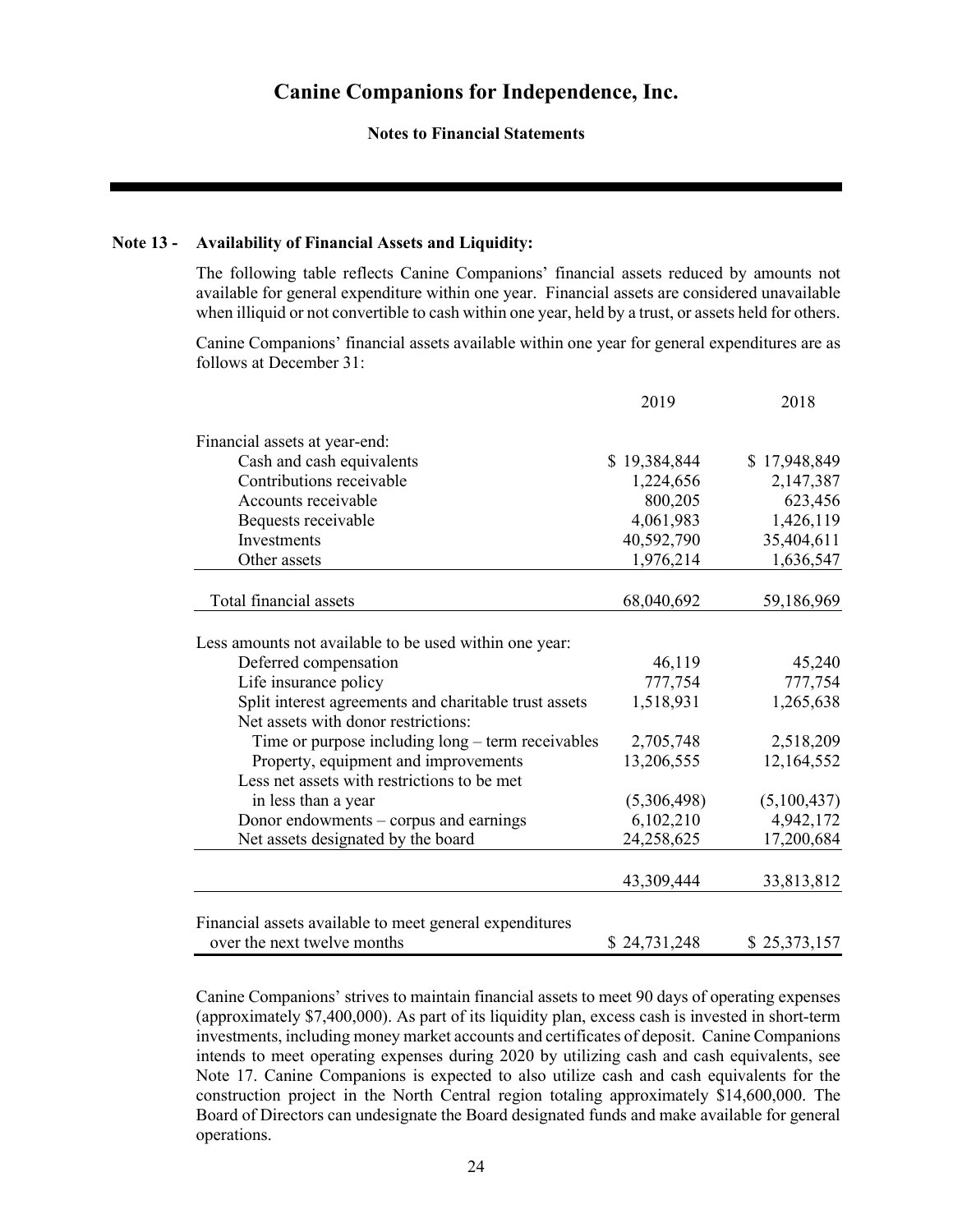**Notes to Financial Statements** 

#### **Note 14 - Commitments:**

Canine Companions entered into several lease agreements for its headquarters and regional offices for office space and office equipment. The approximate future minimum lease payments related to these leases are as follows:

| Year Ended   |               |
|--------------|---------------|
| December 31, |               |
| 2020         | 328,000<br>\$ |
| 2021         | 153,000       |
| 2022         | 46,000        |
| 2023         | 28,000        |
| 2024         | 17,000        |
|              |               |
|              | 572,000<br>\$ |

Rent expenses under all operating leases amounted to \$390,944 for the year ended December 31, 2019.

Canine Companions also leases property for its Southwest Region center under a thirty-year lease ending August 2025. There is a ten-year renewal option. This property is leased to Canine Companions rent-free with the agreement that the premises will be used exclusively for the purpose of assistance dog training and other related purposes.

# **Note 15 - Pension Plans:**

Canine Companions sponsors a 403(b) defined contribution pension plan that covers all employees who meet certain eligibility requirements. Contributions to the plan by Canine Companions are based on eligible compensation and include elective and matching contributions not to exceed 6% of compensation for 2019. For the year ended December 31, 2019, the amount of pension expense was \$660,566.

Canine Companions also has a 457(b) deferred compensation plan for certain management personnel. The employees may elect to defer a certain portion of their salary. The plan does not allow contributions from Canine Companions.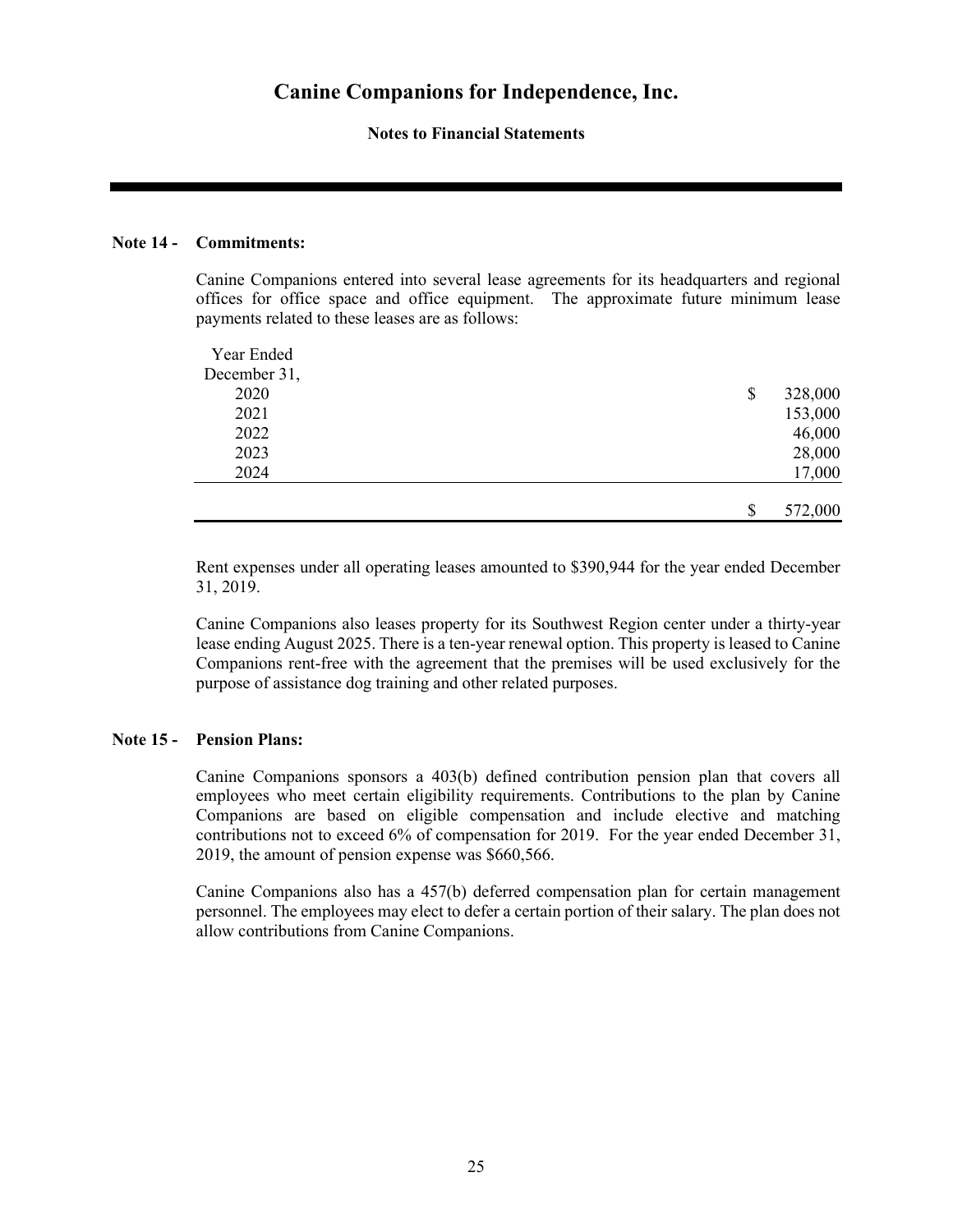**Notes to Financial Statements** 

## **Note 16 - Concentrations of Credit Risk:**

Canine Companions has identified its financial instruments which are potentially subject to credit risk. These financial instruments consist principally of cash, investments, and receivables.

Canine Companions invests its excess cash and investments with various financial institutions. These deposits include amounts over the federally insured limits.

Receivables consist primarily of unsecured amounts due from individuals, trusts, and estates. The credit risk associated with the receivables from individuals is substantially mitigated by the large number of individuals comprising the receivable balance.

Total contributions from board members are approximately \$4,551,000 for the year ended December 31, 2019.

# **Note 17 - Affiliation Agreement:**

Baylor Scott & White Health (BSWH) and Canine Companions entered into an affiliation and management agreement effective September 30, 2013. The parties intend to cooperate in the development of Canine Companions' South Central Training Center in Irving, Texas to be built and owned by BSWH at its sole cost and expense in Texas which will be operated, staffed and managed by Canine Companions. The new campus, built and owned by BSWH, opened October 2015. The initial project included dormitory rooms and kennels with the overall objective of developing a campus capable of graduating approximately 60 new assistance dog teams per year.

The initial term of the agreement is for 10 years. In consideration of the benefits of affiliation with Canine Companions and Canine Companions' commitment to establishing and operating a whelping center, the Canine Early Development Center (CEDC), near its campus in Santa Rosa; BSWH made a one-time contribution to Canine Companions of \$500,000 and will help fund the operating costs of the CEDC for its first 3 years ended June 30, 2019. Besides ensuring the underwriting of the operating costs of the Canine Companions program in Texas, BSWH will also pay Canine Companions a \$235,000 fee for the first 3 years of development and operation of the Training Center, beginning January 1, 2014. In subsequent years, BSWH will be charged an annual fee not to exceed 7% of the mutually approved annual budget for the Training Center. As of December 31, 2019, the outstanding receivable under this arrangement is \$780,808.